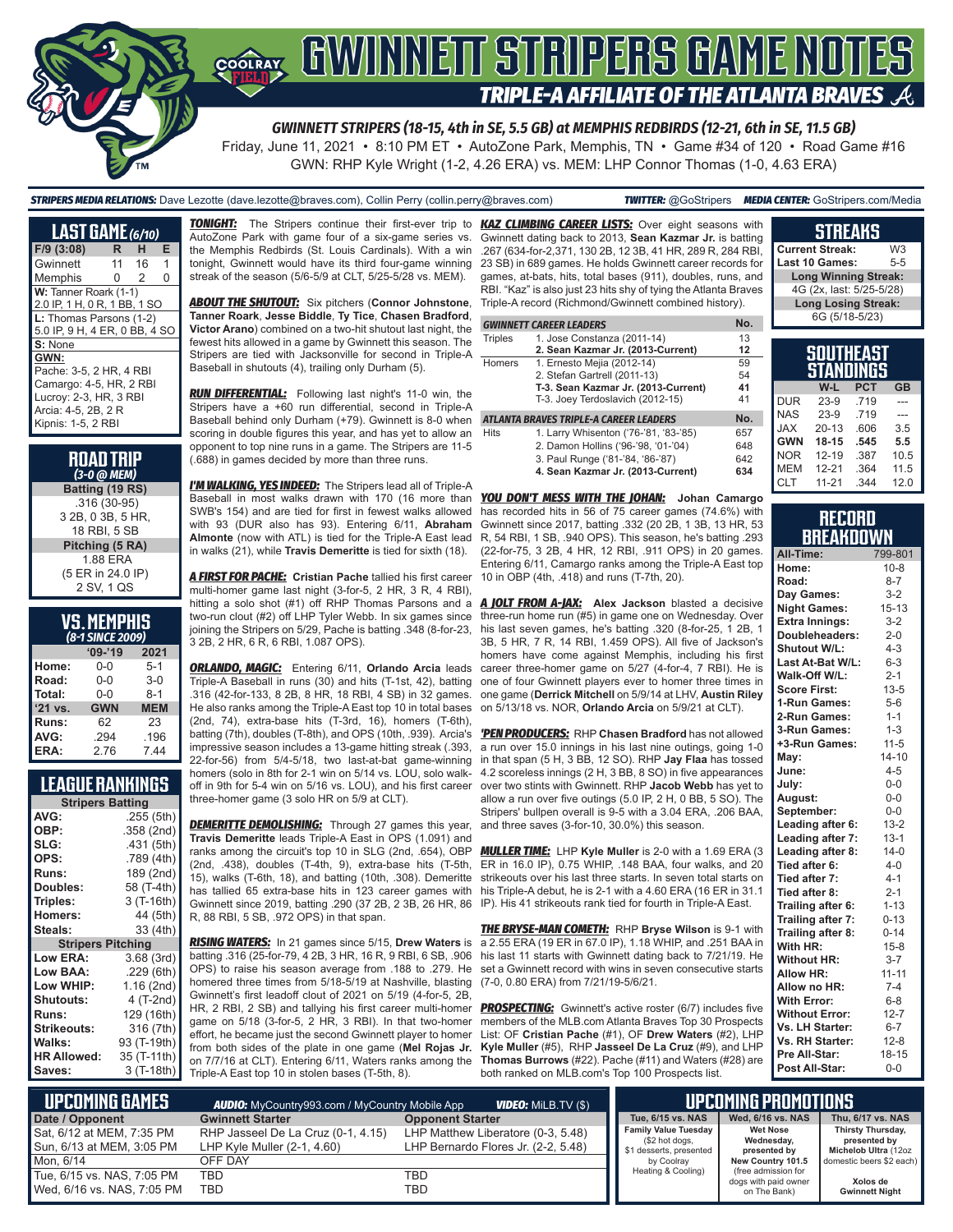

| <b>MANAGER MATTTUIASOSOPO</b>                                                                                                                                                                                                                                                                                                                                                                                                                                                                                                                                                                                                                                                                                                                                                                                                                                                                                                                                                                                                                                                 | <b>VS. 2021 OPPONENTS</b>                                                                                                                                                                                                                                                                                                                                                                                                                                                                                                                                                                                                                                                                                                                                                                                   |  |  |  |  |
|-------------------------------------------------------------------------------------------------------------------------------------------------------------------------------------------------------------------------------------------------------------------------------------------------------------------------------------------------------------------------------------------------------------------------------------------------------------------------------------------------------------------------------------------------------------------------------------------------------------------------------------------------------------------------------------------------------------------------------------------------------------------------------------------------------------------------------------------------------------------------------------------------------------------------------------------------------------------------------------------------------------------------------------------------------------------------------|-------------------------------------------------------------------------------------------------------------------------------------------------------------------------------------------------------------------------------------------------------------------------------------------------------------------------------------------------------------------------------------------------------------------------------------------------------------------------------------------------------------------------------------------------------------------------------------------------------------------------------------------------------------------------------------------------------------------------------------------------------------------------------------------------------------|--|--|--|--|
| Matt Tuiasosopo is in his first season as Gwinnett manager and his third season<br>as a coach in the Atlanta Braves organization in 2021. He was named the seventh<br>manager in team history on 3/30/21. Tuiasosopo is both the youngest manager in<br>team history (turned 35 on 5/10) and the first former Gwinnett player to manage the<br>club (hit .221 with 19 HR, 73 RBI in 178 games from 2016-17).<br>Tuiasosopo made his managerial debut in 2019 with Class-A Rome, leading the club<br>to a 65-74 record and earning Atlanta's Bobby Cox Award for minor league manager<br>of the year. He was set to return to Rome in 2020, but was reassigned to the Braves                                                                                                                                                                                                                                                                                                                                                                                                   | Road<br>Home<br>Home<br>Total<br>Road<br><b>Total</b><br><b>CHA</b><br>COL<br>$5 - 1$<br>$5 - 1$<br>---<br>---<br>---<br><b>DUR</b><br>LOU<br>$4 - 2$<br>$4 - 2$<br>---<br>---<br>---<br>---<br><b>JAX</b><br><b>MW DIV</b><br>$1 - 5$<br>$1 - 5$<br>$4 - 2$<br>$0-0$<br>$4 - 2$<br>---<br><b>MEM</b><br>$5 - 1$<br>$3-0$<br>$8 - 1$<br><b>NAS</b><br>$0-6$<br>$0-6$<br>$---$<br>NOR<br>$---$<br>$\overline{a}$<br>$\overline{a}$<br><b>SE DIV</b><br>$6-6$<br>$8 - 7$<br>$14 - 13$                                                                                                                                                                                                                                                                                                                         |  |  |  |  |
| Alternate Site at Coolray Field once the MiLB season was canceled.                                                                                                                                                                                                                                                                                                                                                                                                                                                                                                                                                                                                                                                                                                                                                                                                                                                                                                                                                                                                            | LAST AT-BAT WINS (6)                                                                                                                                                                                                                                                                                                                                                                                                                                                                                                                                                                                                                                                                                                                                                                                        |  |  |  |  |
| Tuiasosopo's Managerial Career<br>W-L<br><b>PCT</b><br><b>Playoffs</b><br>Games<br>With Gwinnett (1 Season):<br>33<br>$18 - 15$<br>.545<br>0<br>172<br>MiLB Career (2 Seasons):<br>83-89<br>$\Omega$<br>.483<br>All staff bios available in the 2021 Stripers Media Guide                                                                                                                                                                                                                                                                                                                                                                                                                                                                                                                                                                                                                                                                                                                                                                                                     | The Stripers are 6-3 (.667) in games decided in the last at-bat in 2021.<br>Date/Opponent<br><b>Score</b><br><b>Game-Winning Play</b><br>5/4 at Charlotte<br>Almonte scores on E4 (Reynolds)<br>10-9 (12th)<br>5/9 at Charlotte<br>12-9 (10th)<br>Camargo RBI single<br>5/14 vs. Louisville<br>$2-1$ (8th)<br>Arcia 2-out solo HR                                                                                                                                                                                                                                                                                                                                                                                                                                                                           |  |  |  |  |
| EJECTIONS(2)<br>Player/Coach<br>Date/Inning<br><b>Umpire</b><br><b>Ryan Goins</b><br>5/25 vs. MEM, 7th Inning<br><b>HP Clint Vondrak</b><br><b>MGR Matt Tuiasosopo</b><br>6/3 vs. JAX, 8th Inning<br><b>HP Alex Tosi</b>                                                                                                                                                                                                                                                                                                                                                                                                                                                                                                                                                                                                                                                                                                                                                                                                                                                      | 5/16 vs. Louisville<br>5-4 (9th)*<br>Arcia walk-off solo HR<br>5/25 vs. Memphis<br>$2-1$ (9th)*<br>Kazmar walk-off single<br>6/9-G2 at Memphis<br>$3-1$ (8th)<br>Waters RBI single<br>*Denotes "walk-off" win                                                                                                                                                                                                                                                                                                                                                                                                                                                                                                                                                                                               |  |  |  |  |
| TEAM DEFENSE (4TH IN TRIPLE-A EAST)                                                                                                                                                                                                                                                                                                                                                                                                                                                                                                                                                                                                                                                                                                                                                                                                                                                                                                                                                                                                                                           | <b>GWINNETT PLAYERS USED (49 IN 2021)</b>                                                                                                                                                                                                                                                                                                                                                                                                                                                                                                                                                                                                                                                                                                                                                                   |  |  |  |  |
| <b>PCT</b><br>G<br><b>TC</b><br>PO<br><b>DP</b><br>Е<br><b>TP</b><br>A<br>1201<br>310<br>.985<br>33<br>873<br>18<br>35<br>$\mathbf{1}$<br><b>SB</b><br><b>CS</b><br><b>ATT</b><br><b>PCT</b><br><b>PB</b><br>W-L<br><b>Catchers</b><br>$\mathbf 0$<br>.000<br>Casteel, Ryan<br>1<br>$\mathbf{1}$<br>1<br>$1 - 1$<br>3<br>$\mathbf{1}$<br>.250<br>$\mathbf 0$<br>$6 - 4$<br>Jackson, Alex<br>$\overline{4}$<br>8<br>3<br>Lucroy, Jonathan<br>.273<br>$\mathbf{1}$<br>$3 - 8$<br>11<br>3<br>0<br>Martinez, Carlos<br>3<br>.000<br>$\mathbf{1}$<br>$2 - 1$<br>$\overline{c}$<br>$\overline{2}$<br>0<br>4<br>$6 - 1$<br>Morales, Jonathan<br>.500<br>17<br>6<br>23<br>3<br>Total:<br>.261<br>$18 - 15$<br>Waters (2), Almonte (1), Inciarte (1), Sanchez (1)<br>Outfield Assists (5):<br>Pitcher Pickoffs (1):<br>Muller (1)<br>Casteel (1), Jackson (1)<br><b>Catcher Pickoffs (2):</b>                                                                                                                                                                                          | Victor Arano, Jesse Biddle, Chasen Bradford,<br>Pitchers (27):<br>Thomas Burrows, Jesse Chavez, Tucker Davidson,<br>Jasseel De La Cruz, Carl Edwards Jr., Jay Flaa,<br>Shane Greene, Daysbel Hernandez, Mitch Horacek,<br>Connor Johnstone, Nate Jones, Trevor Kelley, Dylan Lee,<br>Yoan Lopez, Chris Martin, Kyle Muller, Sean Newcomb,<br>Tanner Roark, Jose Rodriguez, Edgar Santana, Ty Tice,<br>Jacob Webb, Bryse Wilson, Kyle Wright<br>Position (22):<br>Abraham Almonte, Orlando Arcia, Jaycob Brugman,<br>Johan Camargo, Ryan Casteel, Travis Demeritte,<br>Phillip Ervin, Ryan Goins, Terrance Gore, Guillermo Heredia,<br>Ender Inciarte, Alex Jackson, Sean Kazmar Jr., Jason Kipnis,<br>Jonathan Lucroy, Carlos Martinez, Jonathan Morales,<br>Cristian Pache, Yolmer Sanchez, Travis Snider, |  |  |  |  |
|                                                                                                                                                                                                                                                                                                                                                                                                                                                                                                                                                                                                                                                                                                                                                                                                                                                                                                                                                                                                                                                                               | <b>Riley Unroe, Drew Waters</b><br>Italics = Player no longer in Braves organization                                                                                                                                                                                                                                                                                                                                                                                                                                                                                                                                                                                                                                                                                                                        |  |  |  |  |
| <b>STARTS</b>                                                                                                                                                                                                                                                                                                                                                                                                                                                                                                                                                                                                                                                                                                                                                                                                                                                                                                                                                                                                                                                                 | <b>BASS-LANTA</b>                                                                                                                                                                                                                                                                                                                                                                                                                                                                                                                                                                                                                                                                                                                                                                                           |  |  |  |  |
| <b>By Batting Order</b><br>Waters (24), Inciarte (6), Almonte (1), Ervin (1), Pache (1)<br>1:<br>Arcia (11), Goins (5), Kipnis (5), Pache (4), Waters (3), Almonte (1), Camargo (1),<br>2:<br>Ervin (1), Heredia (1) Sanchez (1)<br>Arcia (20), Camargo (9), Lucroy (3), Jackson (1)<br>3:<br>Demeritte (12), Camargo (9), Almonte (3), Jackson (3), Kipnis (3), Lucroy (2),<br>4:<br>Kazmar Jr. (1)<br>Almonte (8), Jackson (5), Lucroy (5), Demeritte (4), Kazmar Jr. (4), Kipnis (2),<br>5:<br>Snider (2), Camargo (1), Casteel (1), Sanchez (1)<br>Goins (7), Ervin (5), Almonte (4), Kazmar Jr. (3), Lucroy (3), Sanchez (3),<br>6:<br>Snider (3), Casteel (2), Demeritte (2), Jackson (1)<br>Ervin (8), Goins (8), Kazmar Jr. (6), Snider (4), Demeritte (2), Morales (2),<br>7:<br>Sanchez (2), Almonte (1)<br>Sanchez (12), Morales (6), Ervin (3), Casteel (2), Goins (2), Kazmar Jr. (2),<br>8:<br>Snider (2), Brugman (1), Gore (1), Martinez (1), Unroe (1)<br>Casteel (2), Martinez (2), Morales (1), Unroe (1)<br>9:<br>Pitcher Spot (27)<br><b>By Position</b> | Including MLB rehab assignments, 19 players have played for both Gwinnett and<br>Atlanta in 2021:<br>OF Abraham Almonte<br>OF Cristian Pache<br>LHP Jesse Biddle<br><b>RHP Edgar Santana</b><br><b>INF Johan Camargo</b><br>RHP Jacob Webb<br><b>LHP Tucker Davidson</b><br><b>RHP Bryse Wilson</b><br>RHP Carl Edwards Jr.<br>RHP Kyle Wright<br>RHP Jay Flaa<br><b>RHP Shane Greene</b><br>OF Guillermo Heredia (Rehab)<br>OF Ender Inciarte (Rehab)<br>C Alex Jackson (Rehab)<br><b>RHP Nate Jones</b><br><b>INF Sean Kazmar Jr.</b><br>RHP Chris Martin (Rehab)<br><b>LHP Sean Newcomb</b>                                                                                                                                                                                                              |  |  |  |  |
| Lucroy (11), Jackson (10), Morales (7), Martinez (3), Casteel (2)<br>C:<br><b>1B:</b> Camargo (13), Casteel (5), Snider (5), Kazmar Jr. (4), Lucroy (2), Unroe (2),                                                                                                                                                                                                                                                                                                                                                                                                                                                                                                                                                                                                                                                                                                                                                                                                                                                                                                           | <b>BRAVES ON REHAB</b>                                                                                                                                                                                                                                                                                                                                                                                                                                                                                                                                                                                                                                                                                                                                                                                      |  |  |  |  |
| Goins (1), Morales (1)<br>Goins (15), Kipnis (10), Sanchez (7), Kazmar Jr. (1)<br>2B:                                                                                                                                                                                                                                                                                                                                                                                                                                                                                                                                                                                                                                                                                                                                                                                                                                                                                                                                                                                         | Five Atlanta players have been assigned to rehab with Gwinnett in 2021.                                                                                                                                                                                                                                                                                                                                                                                                                                                                                                                                                                                                                                                                                                                                     |  |  |  |  |
| Kazmar Jr. (11), Sanchez (10), Camargo (7), Goins (4), Morales (1)<br>3B:<br><b>SS:</b> Arcia (30), Goins (2), Sanchez (1)<br>LF: Ervin (11), Almonte (9), Waters (6), Snider (3), Demeritte (2), Gore (1), Heredia (1)<br>$CF:$ Waters (20), Inciarte (5), Pache (5), Ervin (3)<br>RF: Demeritte (17), Almonte (8), Ervin (4), Snider (2), Sanchez (1), Waters (1)<br><b>DH:</b> Almonte (1), Arcia (1), Brugman (1), Demeritte (1), Inciarte (1), Snider (1)                                                                                                                                                                                                                                                                                                                                                                                                                                                                                                                                                                                                                | <b>Player</b><br><b>Injury</b><br><b>Rehab Dates</b><br><b>RHP Chris Martin</b><br>Right Shoulder Inflammation (4/7)<br>$5/5 - 5/11$<br>OF Ender Inciarte<br>Strained Left Hamstring (4/17)<br>$5/6 - 5/12$<br>OF Guillermo Heredia<br>Right Hamstring Inflammation (5/1)<br>5/14<br>C Alex Jackson<br>Strained Left Hamstring (5/2)<br>5/21-Current<br>OF Cristian Pache<br>Right Hamstring Inflammation (5/14)<br>$5/29 - 6/1$                                                                                                                                                                                                                                                                                                                                                                            |  |  |  |  |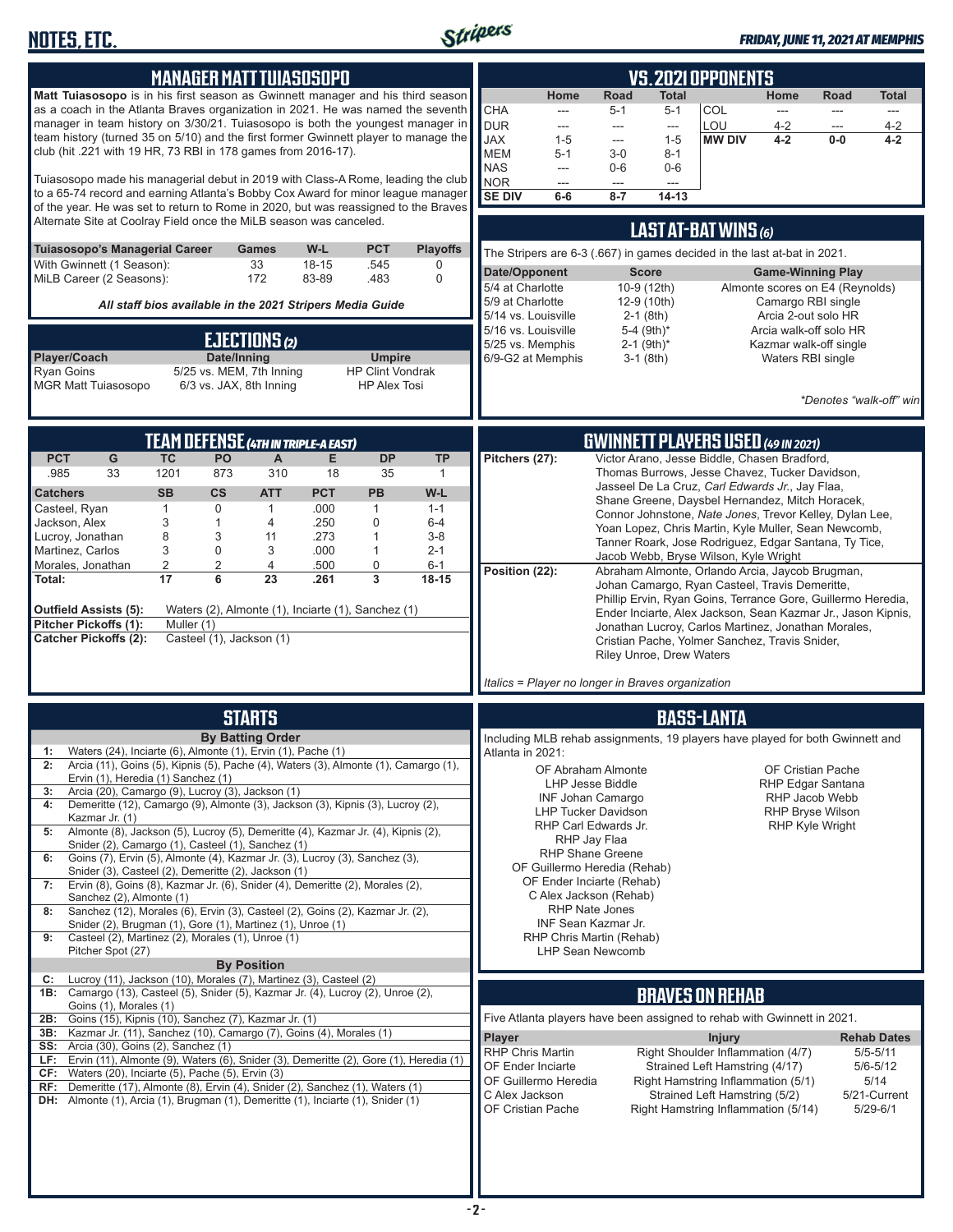# **STARTING PITCHER**



#### *FRIDAY, JUNE 11, 2021 AT MEMPHIS*

# **30****KYLE WRIGHT B/T:** R/R **BORN:** 10<br>**HT:** 6-4 **ACQUIRE**

|      |     | QU TILL WIRTH                                        | <b>BIO ON PAGE 105 OF MEDIA GUIDE</b>                                        |
|------|-----|------------------------------------------------------|------------------------------------------------------------------------------|
| B/T: | R/R | <b>BORN:</b> 10/2/95 in Huntsville, Alabama (Age 25) |                                                                              |
| HT:  | 6-4 |                                                      | <b>ACQUIRED:</b> Braves' 1st round pick (5th overall) in 2017 June draft out |
| WT:  | 215 | of Vanderbilt University (Nashville, TN)             |                                                                              |

**ON BRAVES 40-MAN ROSTER**

*TONIGHT'S START:* Wright makes his seventh Triple-A start of the year in game four of a six-game series at Memphis ... It is his 35th career game (32nd start) with Gwinnett since 2018 (14-7, 3.91 ERA, .246 BAA, 1.23 WHIP) ... Is 5-0 with a 2.29 ERA (9 ER in 35.1 IP) in six outings (5 starts) for the Stripers in Friday games all-time.

*2021 SEASON:* Spent most of April at the Alternate Training Site at Coolray Field ... Recalled by Atlanta on 4/16 and went 0-0 with a 4.15 ERA in one start (4/16 at the Chicago Cubs), optioned back to the Alternate Training Site on 4/17 ... In his first start of the year with Gwinnett on 5/5 at Charlotte, suffered his first Triple-A loss since 6/9/19 vs. Durham (was 8-0 with a 2.57 ERA in previous 12 starts from 6/14/19-8/31/19) ... Started Gwinnett's Home Opener on 5/11 vs. Louisville (loss, 5.0 IP, 6 H, 3 ER, 2 BB, 5 SO) ... Pitched 11.0 scoreless innings over back-to-back starts vs. Memphis (10 H, 3 BB, 7 SO) from 5/25-5/30.

*2021 SPRING TRAINING:* Went 0-1 with a 4.50 ERA (8 ER in 16.0 IP, 13 H, 8 BB, 15 SO) in five starts for the Braves ... Optioned to the Alternate Training Site on 3/25.

*2020 SEASON:* Made the Braves' Opening Day roster for the second time in his career ... Went 2-4 with a 5.21 ERA, .243 BAA, and three quality starts in eight outings ... Made two starts for the Braves in the MLB Postseason, going 1-1 with a 9.45 ERA ... Won his first playoff start in Game 3 of the NLDS at Miami (6.0 IP, 3 H, 0 R, 2 BB, 7 SO in series-clinching 7-0 win) ... Also started Game 3 of the NLCS vs. the Los Angeles Dodgers (loss, 0.2 IP, 5 H, 7 ER, 2 BB, 0 SO, 2 HR in 15-3 loss).

*CAREER HIGHLIGHTS:* **2018:** MLB Futures Game selection (8-9, 3.46 ERA, .230 BAA in 27G between Double-A Mississippi and Gwinnett) ... **2019:** Led the International League in wins with Gwinnett (11-4, 4.17 ERA in 21 starts).

| <b>WRIGHT'S OVERALL STATS</b> |                |           |            |       |           |           |     |            |             |
|-------------------------------|----------------|-----------|------------|-------|-----------|-----------|-----|------------|-------------|
| Year                          | Team           | W-L       | <b>ERA</b> | G/GS  | <b>HR</b> | <b>BB</b> | so  | <b>BAA</b> | <b>WHIP</b> |
| 2021                          | ATLANTA (MLB)  | $0 - 0$   | 4.15       | 1/1   |           |           | 5   | 214        | 1.15        |
|                               | Gwinnett (AAA) | $1 - 2$   | 4.26       | 6/6   |           | 10        | 31  | .299       | 1.52        |
| MiLB Career:                  |                | $20 - 16$ | 3.76       | 63/60 | 24        | 102       | 298 | .244       | 1.26        |
|                               | MLB Career:    |           | 6.09       | 20/13 | 14        | 45        | 58  | .255       | 1.63        |

| <b>WRIGHT'S 2021 SPLITS (WITH GWINNETT)</b> |                    |          |                |  |  |  |  |
|---------------------------------------------|--------------------|----------|----------------|--|--|--|--|
|                                             | 1-1, 2.86 ERA (4G) | Vs. LHB: | .350 BAA, 2 HR |  |  |  |  |
| Home:<br>Road:                              | 0-1, 7.45 ERA (2G) | Vs. RHB: | .276 BAA. 1 HR |  |  |  |  |

|           |     |            |   |           | <b>WRIGHT VS. MEMPHIS.</b> |    |    |    |           |  |
|-----------|-----|------------|---|-----------|----------------------------|----|----|----|-----------|--|
|           | W-L | <b>ERA</b> | G | <b>GS</b> | IP                         |    | ER | HR | <b>BB</b> |  |
| 2021:     | 1-0 | 0.00       |   |           | 11 N                       | 10 |    |    |           |  |
| l Career: | 1-0 | 0.00       |   |           | 11 <sub>0</sub>            | 10 |    |    |           |  |

|             | <b>WRIGHT'S HIGHS &amp; LOWS</b> |                            |
|-------------|----------------------------------|----------------------------|
|             | <b>Season</b>                    | Career (MiLB and MLB)      |
| IP:         | 6.0 (2x, last: 6/5 vs. JAX)      | 8.0 (7/25/18, MIS vs. MOB) |
| so:         | $8(5/5)$ $@$ CLT)                | 13 (6/26/18, MIS vs. JAX)  |
| BB:         | 2 (4x, last: 5/30 vs. MEM)       | 6 (8/14/20, ATL @ MIA)     |
| H:<br>ER:   | $8(5/5)$ $@$ CLT)                | 10 (8/19/19, GWN @ NOR)    |
|             | $5(5/18)$ ( $0$ NAS)             | 8 (4/28/19, GWN vs. TOL)   |
| Low-Hit CG: |                                  |                            |
| Low-ER CG:  |                                  |                            |

|                     |      |           |   |   | <b>WRIGHT AT THE PLATE</b> |    |           |            |           |           |
|---------------------|------|-----------|---|---|----------------------------|----|-----------|------------|-----------|-----------|
|                     | AVG. | <b>AB</b> |   | н | 2B                         | 3B | <b>HR</b> | <b>RBI</b> | <b>BB</b> | <b>SO</b> |
| 2021:               | .000 | g         |   |   | 0                          |    |           |            |           | 6         |
| MiLB Career:        | .182 | 44        | 4 |   |                            |    |           |            | b         | 26        |
| <b>IMLB Career:</b> | .125 | 8         |   |   |                            |    |           |            |           |           |

|             | <b>WRIGHT'S 2021 STARTS (ALL LEVELS)</b> |               |           |   |   |    |           |           |           |       |                    |         |                                                  |
|-------------|------------------------------------------|---------------|-----------|---|---|----|-----------|-----------|-----------|-------|--------------------|---------|--------------------------------------------------|
| <b>Team</b> | Date/Opp.                                | <b>Result</b> | <b>IP</b> | н | R | ER | <b>HR</b> | <b>BB</b> | <b>SO</b> | NP-S  | Opp. Starter       | Final   | <b>Notes</b>                                     |
| <b>ATL</b>  | 4/16 at CHC                              | ND            | 4.1       |   |   |    |           |           |           | 78-46 | <b>Zach Davies</b> | W. 5-2  | Hit four batters (including Javier Baez twice).  |
| GWN         | 5/5 at CLT                               | ∟. 0-1        | 5.0       | 8 |   |    |           |           |           | 83-55 | Jonathan Stiever   | $L.9-6$ | First Triple-A loss since 6/9/19 vs. Durham.     |
| <b>GWN</b>  | 5/11 vs. LOU                             | L. 0-2        | 5.0       | 6 |   |    |           |           |           | 89-56 | Ashton Goudeau     | L. 4-0  | All three runs were allowed in first inning.     |
| <b>GWN</b>  | 5/18 at NAS                              | ND            | 4.2       |   |   |    |           |           |           | 93-53 | Aaron Ashby        | $L.9-8$ | Gwinnett led 6-5 when he exited.                 |
| GWN         | 5/25 vs. MEM                             | ND            | 5.0       |   |   |    |           |           |           | 88-55 | Angel Rondón       | W. 2-1  | Gwinnett won on walk-off single by Kazmar Jr.    |
| GWN         | 5/30 vs. MEM                             | W. 1-2        | 6.0       |   |   |    |           |           |           | 78-48 | Angel Rondón       | W. 5-0  | First back-to-back scoreless starts in Triple-A. |
| <b>GWN</b>  | $6/5$ vs. JAX                            | ND            | 6.0       |   |   |    |           |           |           | 94-61 | Jordan Holloway    | $L.8-5$ | Both HR allowed in four-run third inning.        |

| <b>STRIPERS STARTING PITCHERS</b> |          |            |           |    |                 |                       |                                                                      |  |  |  |  |
|-----------------------------------|----------|------------|-----------|----|-----------------|-----------------------|----------------------------------------------------------------------|--|--|--|--|
| <b>Pitcher</b>                    | W-L      | <b>ERA</b> | <b>GS</b> | QS | <b>Team W-L</b> | <b>Run Support</b>    | <b>Last Gwinnett Start</b>                                           |  |  |  |  |
| Davidson, Tucker                  | $2 - 1$  | 0.90       |           |    | $2 - 1$         | 5.33 RPG (16 Tot.)    | 5/23 at NAS (L): 6.0 IP, 1 H, 1 R, 1 ER, 1 BB, 9 SO, 1 HR (82p/51s)  |  |  |  |  |
| De La Cruz, Jasseel               | $0 - 1$  | 4.05       | b         |    | $2 - 3$         | 2.80 RPG (14 Tot.)    | 6/6 vs. JAX (L): 4.1 IP, 5 H, 4 R, 4 ER, 1 BB, 6 SO, 1 HR (80p/55s)  |  |  |  |  |
| Johnstone, Connor                 | $1 - 4$  | 6.55       | 6         |    | $2 - 4$         | 2.50 RPG (15 Tot.)    | 6/10 at MEM (ND): 2.0 IP, 0 H, 0 R, 0 BB, 2 SO (27p/19s)             |  |  |  |  |
| Muller, Kyle                      | $2 - 1$  | 4.60       |           |    | $6 - 1$         | 4.71 RPG (33 Tot.)    | 6/9-G2 at MEM (ND): 6.0 IP, 1 H, 1 R, 1 ER, 2 BB, 6 SO (88p/53s)     |  |  |  |  |
| Rodriguez, Jose                   | $0-0$    | 0.00       |           |    | $0 - 1$         | $0.00$ RPG $(0$ Tot.) | 5/20 at NAS (ND): 3.0 IP, 2 H, 0 R, 3 BB, 6 SO (56p/36s)             |  |  |  |  |
| Wilson, Bryse                     | $3 - 1$  | 5.00       | :5        |    | $4 - 1$         | 3.80 RPG (19 Tot.)    | 6/9-G1 at MEM (W): 5.0 IP, 7 H, 4 R, 4 ER, 1 BB, 1 SO (79p/51s)      |  |  |  |  |
| Wright, Kyle                      | $1 - 2$  | 4.26       | 6         |    | $2 - 4$         | 1.83 RPG (11 Tot.)    | 6/5 vs. JAX (ND): 6.0 IP, 7 H, 5 R, 4 ER, 1 BB, 7 SO, 2 HR (94p/61s) |  |  |  |  |
| Total:                            | $9 - 10$ | 4.24       | 33        | 6  | $18 - 15$       | 3.27 RPG (108 Tot.)   |                                                                      |  |  |  |  |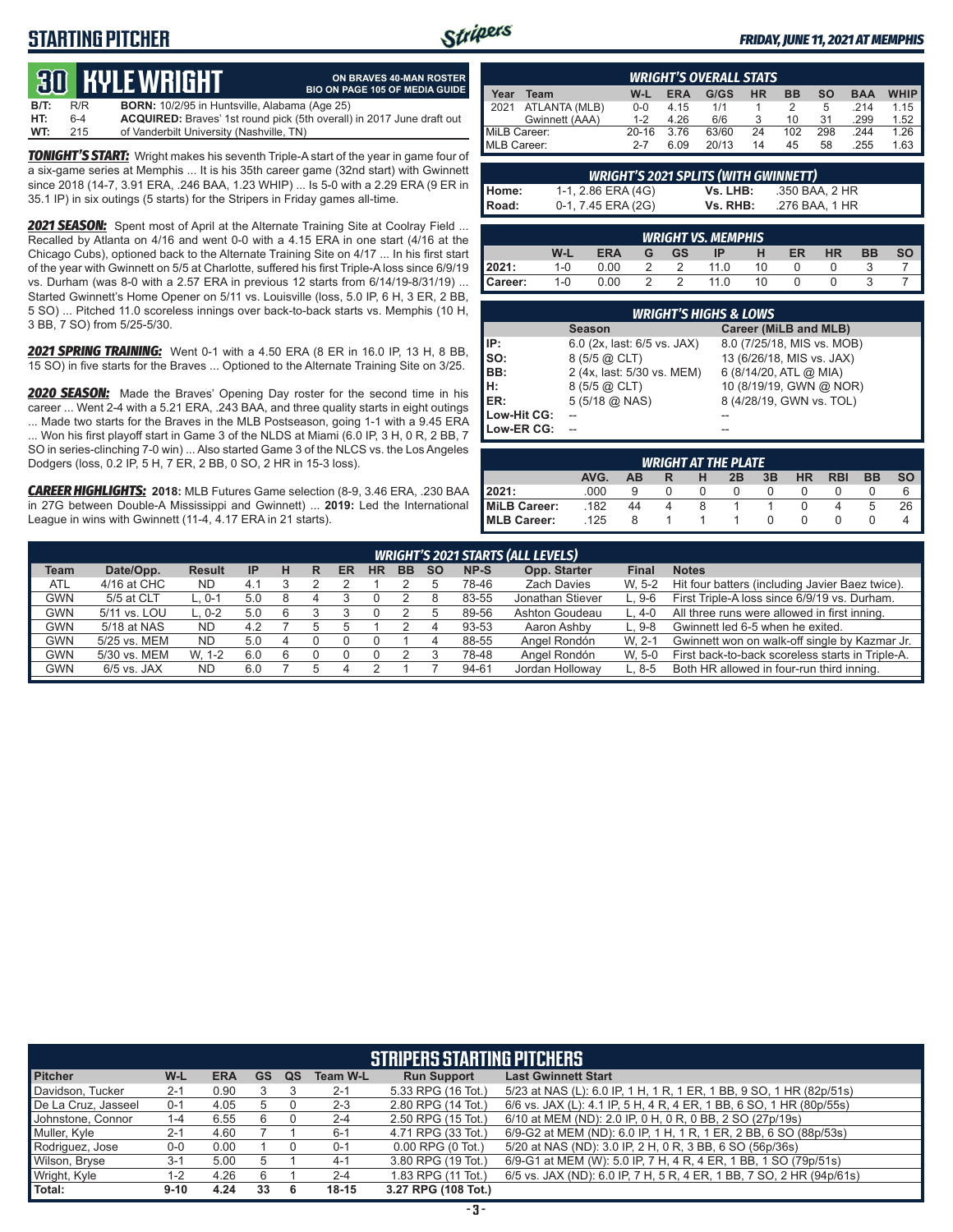# **BULLPEN**



| <b>RELIEF SUMMARY (CURRENT STRIPERS ONLY)</b> |         |            |    |           |                          |               |              |                                                                     |                         |  |
|-----------------------------------------------|---------|------------|----|-----------|--------------------------|---------------|--------------|---------------------------------------------------------------------|-------------------------|--|
| <b>Pitcher</b>                                | W-L     | <b>ERA</b> | G  | <b>GF</b> | <b>HLD</b>               | <b>SV/OPP</b> | <b>IR/RS</b> | <b>Last Gwinnett Relief Outing</b>                                  | <b>Scoreless Streak</b> |  |
| Arano, Victor                                 | $0 - 1$ | 3.38       |    | 4         |                          | 1/3           | 0/0          | 6/10 at MEM: 1.0 IP, 0 H, 0 R, 1 BB, 1 SO (25p/15s)                 | 4G (4.0 IP)             |  |
| Biddle, Jesse (L)                             | $0 - 0$ | .93        | .h |           |                          | 0/0           | 1/0          | 6/10 at MEM: 1.0 IP, 0 H, 0 R, 0 BB, 1 SO (16p/9s)                  | 3G (2.2 IP)             |  |
| Bradford, Chasen                              | $1 - 0$ | 0.59       | 10 |           | 2                        | 0/0           | 2/2          | 6/10 at MEM: 2.0 IP, 1 H, 0 R, 0 BB, 1 SO (25p/18s)                 | 9G (15.0 IP)            |  |
| Burrows, Thomas (L)                           | $1 - 0$ | 3.18       |    |           |                          | 0/0           | 4/0          | 6/9-G1 at MEM (H): 1.0 IP, 0 H, 0 R, 1 BB, 1 SO (21p/14s)           | 1G (1.0 IP)             |  |
| Chavez. Jesse                                 | $1 - 0$ | 3.00       | 10 | 6         |                          | 1/2           | 0/0          | 6/9-G2 at MEM (S): 1.0 IP, 1 H, 0 R, 1 BB, 1 SO (18p11s)            | 1G (1.0 IP)             |  |
| De La Cruz, Jasseel                           | $0 - 0$ | 5.40       | 2  |           | ۰                        | 0/0           | 0/0          | 5/11 vs. LOU: 1.0 IP, 0 H, 0 R, 0 BB, 1 SO (9p/7s)                  | 1G (1.0 IP)             |  |
| Flaa, Jay                                     | $0 - 0$ | 0.00       | 5  |           | $\overline{\phantom{a}}$ | 0/0           | 0/0          | 6/5 vs. JAX: 1.0 IP, 0 H, 0 R, 0 BB, 2 SO (11p/10s)                 | 5G (4.2 IP)             |  |
| Johnstone, Connor                             | $0 - 0$ | 0.00       |    |           | $\overline{\phantom{a}}$ | 0/0           | 5/3          | 5/18 at NAS: 1.1 IP, 0 H, 0 R, 0 BB, 1 SO (14p/11s)                 | 2G (4.1 IP)             |  |
| Kelley, Trevor                                | $0 - 1$ | 3.52       |    | 5         | $\sim$                   | 0/1           | 4/1          | 6/5 vs. JAX (L): 2.0 IP, 2 H, 3 R, 2 ER, 0 BB, 2 SO, 1 HR (26p/16s) | 0G                      |  |
| Lee, Dylan (L)                                | $1 - 0$ | 2.13       | 8  |           |                          | 0/0           | 0/0          | 6/4 vs. JAX: 2.0 IP, 1 H, 1 R, 1 ER, 0 BB, 1 SO, 1 HR (20p/15s)     | 0G                      |  |
| Lopez, Yoan                                   | $0 - 0$ | 2.25       | 4  |           |                          | 0/0           | 0/0          | 6/9-G2 at MEM (W): 1.0 IP, 1 H, 0 R, 0 BB, 0 SO (12p/6s)            | 3G (3.0 IP)             |  |
| Roark, Tanner                                 | $1 - 1$ | 4.63       | 5  |           |                          | 0/1           | 0/0          | 6/10 at MEM (W): 2.0 IP, 1 H, 0 R, 1 BB, 1 SO (38p/21s)             | 2G (5.0 IP)             |  |
| Tice, Ty                                      | $0 - 0$ | 0.00       |    |           | ۰                        | 0/0           | 0/0          | 6/10 at MEM: 1.0 IP, 0 H, 0 R, 0 BB, 1 SO (9p/7s)                   | 1G (1.0 IP)             |  |
| Webb, Jacob                                   | $0 - 0$ | 0.00       | 5. | 5         | ۰                        | 1/1           | 0/0          | 6/9-G1 at MEM (S): 1.0 IP, 0 H, 0 R, 0 BB, 1 SO (7p/5s)             | 5G (5.0 IP)             |  |

| <b>STRIPERS PITCHING BREAKDOWN</b> |          |            |          |          |     |           |              |           |                         |  |
|------------------------------------|----------|------------|----------|----------|-----|-----------|--------------|-----------|-------------------------|--|
|                                    | W-L      | <b>ERA</b> | IP       | R        | ER. | <b>HR</b> | <b>BB</b>    | <b>SO</b> | <b>BAA</b>              |  |
| Starters:                          | $9 - 10$ | 4.24       | 155.0 77 |          | 73  | 20        | 51           | 163       | .247                    |  |
| <b>Relievers:</b>                  | $9 - 5$  | 3.04       | 136.0    | 52       |     |           | 46 15 42 153 |           | .206                    |  |
| Total:                             | $18-15$  | 3.68       | 291.0    | 129      | 119 | 35        |              | 93 316    | .229 ∎                  |  |
| <b>Saves/Opp:</b> 3/10 (30.0%)     |          |            |          | Holds: 8 |     |           |              |           | IR/Scored: 19/6 (24.0%) |  |

*PITCHING BY MONTH* **W-L ERA IP R ER HR BB SO BAA May:** 14-10 3.50 211.0 90 82 28 65 240 .222 **June:** 4-5 4.16 80.0 39 37 7 28 76 .247 **July: August: September:**

*SCORELESS GAME STREAKS (5-PLUS GAMES)* **Pitcher Length/Dates Stats** Bradford 9G, 5/7-Current 1-0, 0 SV, 15.0 IP, 5 H, 3 BB, 12 SO Flaa 5G, 5/13-Current 0-0, 0 SV, 4.2 IP, 2 H, 3 BB, 8 SO Webb 5G, 5/26-Current 0-0, 1 SV, 5.0 IP, 2 H, 0 BB, 5 SO

# **VICTOR ARANO - RHP - #54**

- **• 2021 with GWN: 5/14 vs. LOU:** Locked down GWN's first save of 2021 (1.0 IP, 1 H). **• 2021 with ATL:** Recalled on 5/8, but did not pitch ... Optioned on 5/10 ... DFA'd and
- outrighted to Gwinnett on 6/6.
- **• Spring Training:** 0-1, 34.71 ERA, .538 BAA, 1 SV in 3G with Atlanta.
- **• 2020:** Was a member of Philadelphia's 60-man player pool, but spent the entire year at the Alternate Site in Lehigh Valley ... DFA'd by the Phillies on 1/18.
- **• 2019:** Limited to just 6G with Triple-A Lehigh Valley (2-0, 0.00 ERA in 3G) and Philadelphia (1-0, 3.86 ERA in 3G) ... Was on injured list from 4/20-end of season (right elbow inflammation).
- **• Acquired:** Claimed off waivers from Philadelphia (1/22/21) ... Originally signed by the Los Angeles Dodgers as a non-drafted free agent (4/4/13).
- **• MLB Career:** 3-2, 2.65 ERA, .224 BAA, 3 SV in 73G with Philadelphia (2017-19).

## **JESSE BIDDLE - LHP - #48**

- **• 2021 with ATL:** Had his contract selected on 4/17, pitched in 8G with the Braves (0-0, 8.44 ERA, 10 ER in 10.2 IP) ... DFA'd on 5/17, outrighted to Gwinnett on 5/19.
- **• Spring Training:** 0-0, 3.00 ERA, .257 BAA, 2 SV in 9G with Cincinnati ... Released on 3/26 after re-signing as MiLB FA on 12/11/20.
- **• 2020:** Opened the year at Cincinnati's Alternate Training Site ... Contract selected on 8/25 (0-0, 0.00 ERA, 0 ER in 0.2 IP in 1G) ... Placed on 10-day injured list on 8/29 (left shoulder impingement) and missed the remainder of the year.
- **• Acquired:** MiLB FA (4/2/21) ... Originally Philadelphia's 1st-round pick (27th overall) in 2010 out of Germantown Friends High School (Philadelphia, PA).
- **• MLB Career:** 6-2, 5.07 ERA, .261 BAA, 1 SV in 99G with ATL (2018-19, 2021), SEA (2019), TEX (2019), CIN (2020).

## **CHASEN BRADFORD - RHP - #28**

- **• 2021 with GWN:** Is 1-0 with a 0.00 ERA (0 R in 15.0 IP, 5 H, 3 BB, 12 SO) in last 9G ... His active 15.0-inning scoreless streak is the longest on the team this year.
- **• Spring Training:** Did not pitch in Atlanta's MLB camp.
- **• 2020:** Re-signed by Seattle to an MiLB deal on 1/15, but was not included on the Mariners' 60-man player pool ... Did not play.
- **• 2019:** Split time between Seattle (0-0, 4.86 ERA, 1 SV in 12G) and Triple-A Tacoma (0-0, 6.75 ERA, 1 SV in 5G).
- **• Acquired:** MiLB FA (3/15/21) ... Originally the New York Mets' 35th round pick in 2011 out of the University of Central Florida.
- **• MLB Career:** 7-0, 3.89 ERA, .253 BAA, 1 SV in 86G with NYM, SEA (2017-19).

## **THOMAS BURROWS - LHP - #49**

- **• 2021 with GWN: 5/26 vs. MEM:** Earned his first win (1.0 IP, 0 H, 0 R, 2 SO).
- **• MLB.com Prospect Rankings:** #22 (Braves Top 30).
- **• Spring Training:** 0-1, 6.75 ERA, .222 BAA, 0 SV in 4G with Atlanta.
- **• 2020:** Was an NRI to Spring Training, but not included on 60-man player pool. **• 2019:** Went 2-4 with a 4.42 ERA, .221 BAA, and 7 saves (7-for-9) in 43G between Double-A Mississippi and Gwinnett ... Stranded 16 of 17 inherited runners with the
- Stripers (94.1%) ... Won Atlanta's Bill Lucas Award for community service. **• Acquired:** Via trade with Seattle (1/11/17) ... Originally the Mariners' 4th-round pick
- in 2016 out of the University of Alabama.

## **JESSE CHAVEZ - RHP - #40**

- **• 2021 with GWN: 5/25 vs. MEM:** Earned first win despite a blown save (2.0 IP, 2 H, 1 ER, 1 BB, 4 SO in 2-1 walk-off win) ... **6/9-G2 at MEM:** Recorded his first save, working out of bases-loaded jam in 8th of 3-1 win (1.0 IP, 1 H, 0 R, 1 BB, 1 SO).
- **• Spring Training:** 0-0, 14.54 ERA, .429 BAA, 0 SV in 5G with the Los Angeles Angels ... Released on 3/25.
- **• 2020:** Logged 18G with Texas, going 0-0 with a 6.88 ERA and .303 BAA.
- **• 2019:** In 48G (9 starts) with Texas, went 3-5 with a 4.85 ERA, .267 BAA, and 1 save.
- **• Acquired:** MiLB FA (4/17/21) ... Originally Texas's 42nd round pick in 2002 out of Riverside Community College (Riverside, CA).
- **• MLB Career:** 41-58, 4.52 ERA, .266 BAA, 8 SV in 481G with PIT, ATL, KC, TOR, OAK, LAD, LAA, TEX, CHC (2008-20) ... Made his lone MLB Postseason appearance with the Cubs in 2018 NL Wild Card Game (1.0 IP, 1 H, 0 R, 0 SO).

## **JAY FLAA - RHP - #45**

- **• 2021 with GWN:** In 2 stints, has 4.2 scorleess IP (2 H, 3 BB, 8 SO) over 5G.
- **• 2021 with ATL:** From 5/23-5/30, went 0-0 with a 27.00 ERA (4 ER in 1.1 IP) in 1G. **• 2021 with BAL:** Contract selected by Baltimore on 4/26 and made his MLB debut on
- 4/27 vs. the NY Yankees (1.1 IP, 2 BB, 1 SO, struck out Aaron Judge) ... Optioned on 4/28, appeared in 1G with Triple-A Norfolk (0-0, 16.20) ... DFA'd on 5/8.
- **• Spring Training:** 0-0, 3.38 ERA, .200 BAA, 0 SV in 3G with Baltimore.
- **• 2020:** Was not on Baltimore's 60-man player pool, did not play.
- **• 2019:** Went 2-5 with a 4.69 ERA, .256 BAA, and 5 SV in 40G (3 starts) between Double-A Bowie and Norfolk (2-3, 5.24 ERA, 4 SV in 29G during Triple-A debut).
- **• Acquired:** Claimed off waivers from Baltimore (5/11/21) ... Originally the Orioles' 6th-round pick in 2015 out of North Dakota State University (Fargo, ND).
- **• MLB Career:** 0-0, 13.50 ERA, .300 BAA in 2G with Baltimore, Atlanta (2021).

# **TREVOR KELLEY - RHP - #43**

- **• 2021 with GWN: 5/12-5/23:** Did not allow a run over 3.2 IP in his first 4G.
- **• Spring Training:** Did not pitch in Chicago Cubs' MLB camp ... Released on 4/23.
- **• 2020:** Pitched in 4G with Philadelphia, going 0-0 with a 10.80 ERA ... Outrighted on 8/14 and spent the rest of the season at the Phillies Alternate Site.
- **• 2019:** In 52G with Triple-A Pawtucket, went 5-5 with a 1.79 ERA, .216 BAA, and 12 SV ... Was an International League Midseason and Postseason All-Star and a *Baseball America* Triple-A All-Star ... Led IL in appearances and was T-1st in saves Made MLB debut on 7/2 at Toronto and logged 10G with Boston (0-3, 8.64 ERA).
- **• Acquired:** MiLB FA (4/28/21) ... Originally Boston's 36th-round pick in 2015 out of the University of North Carolina at Chapel Hill.
- **• MLB Career:** 0-3, 9.26 ERA, .347 BAA, 0 SV in 14G with BOS (2019), PHI (2020).

#### **DYLAN LEE - LHP - #58**

- **• 2021 with GWN: 5/4 at CLT:** Earned the win in his Stripers' debut (2.0 IP, 1 H, 1 R, 0 ER, 0 BB, 3 SO in 10-9 win in 12 innings).
- **• Spring Training:** 0-0, 0.00 ERA, 0 SV in 2G with Miami ... Released on 3/29.
- **• 2020:** Was a non-roster invite to Marlins Spring Training, but was not on Miami's 60-man player pool ... Did not play.
- **• 2019:** Logged 45G between Double-A Jacksonville (0-3, 1.91 ERA, .176 BAA, 13 SV in 32G) and Triple-A New Orleans (1-3, 4.71 ERA, .329 BAA, 0 SV in 13G).
- **• Acquired:** MiLB FA (4/15/21) ... Originally Miami's 10th-round pick in 2016 out of Cal State Fresno (Fresno, CA).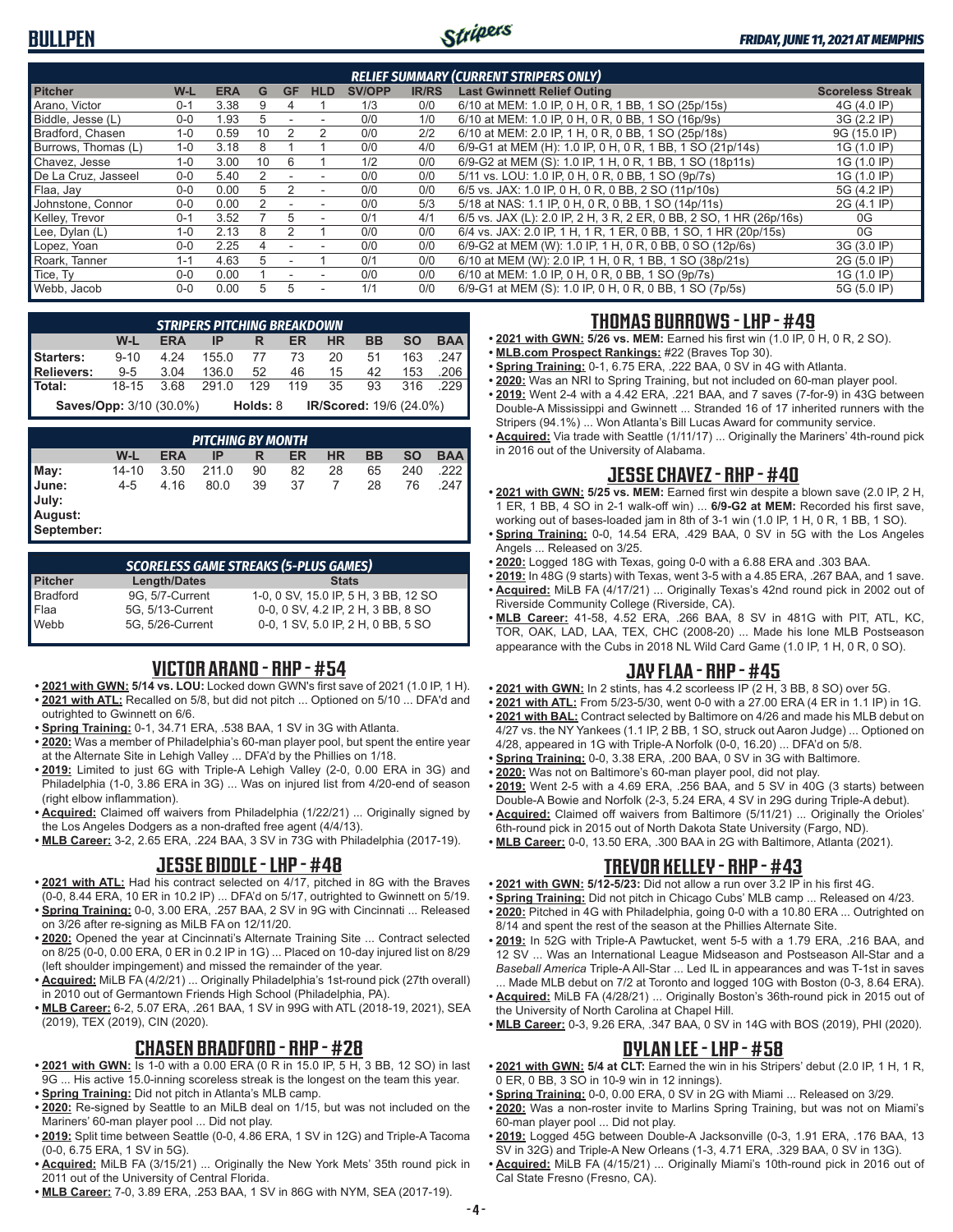# **BULLPEN**

## **YOAN LOPEZ - RHP - #55**

- **• 2021 with GWN: 6/9-G2 at MEM:** Earned his first win with the Stripers (1.0 IP, 1 H, 0 R, 0 SO in 3-1 victory in 8 innings).
- **• 2021 with ARI:** Began the season on Arizona's Opening Day roster ... In 2 stints, went 0-0 with a 6.57 ERA (9 ER in 12.1 IP) and 0 SV (0-for-3) in 13G ... DFA'd on 5/20, traded to Atlanta on 5/22 and optioned to Gwinnett.
- **• Spring Training:** 1-0, 4.91 ERA, .214 BAA, 0 SV in 8G with Arizona.
- **• 2020:** In 20G with Arizona, went 0-1 with a 5.95 ERA, .269 BAA, and 2 holds.
- **• 2019:** Set MLB career highs in G (70) and holds (21), going 2-7 with a 3.41 ERA, .232 BAA, and 1 SV (1-for-4) with the D-backs.
- **• Acquired:** Via trade with Arizona in exchange for CF Deivi Estrada (5/22/21) ... Originally signed by the D-backs as a NDFA out of Cuba (1/16/15).
- **• MLB Career:** 2-8, 4.25 ERA, .252 BAA, 1 SV in 113G with Arizona (2018-21)

## **TANNER ROARK - RHP - #57**

- **• 2021 with GWN: 5/23 at NAS:** Struck out 3 over 1.0 IP in his Stripers debut ... **6/10**
- **at MEM:** Tossed 2.0 innings in relief (1 H, 0 R, 1 BB, 1 SO) for first Gwinnett win. **• 2021 with TOR:** Was on Toronto's Opening Day roster, went 0-1 with a 6.43 ERA in
- 3G (1 start) ... Released by the Blue Jays on 5/3.
- **• Spring Training:** 2-1, 8.44 ERA, .295 BAA in 4 starts with Toronto.
- **• 2020:** Made 11 starts with the Blue Jays, going 2-3 with a 6.80 ERA and .309 BAA. **• 2019:** Went 10-10 with a 4.35 ERA and .275 BAA in 31 starts with CIN and OAK.
- **• Acquired:** MiLB FA (5/10/21) ... Originally Texas's 25th-round pick in 2008 out of the University of Illinois at Urbana-Champaign.
- **• MLB Career:** 76-68, 3.85 ERA, .254 BAA, 1 SV in 227G (184 starts) with WSH, CIN, OAK, TOR (2013-21) ... Pitched in 2014 and 2016 Postseasons with Nationals (0-1, 3.86 ERA in 3G, 1 start).

#### **TY TICE - RHP - #53**

- **• 2021 with GWN: 6/10 at MEM:** Threw 1.0 scoreless IP (0 H, 0 BB, 1 SO) in his Stripers debut, combining with 5 pitchers on a 2-hit shutout.
- **• 2021 with TOR:** Recalled from the Alternate Training Site 3 times (4/9, 4/24, 5/22), went 0-0 with a 5.14 ERA (4 ER in 7.0 IP) in 4G during his MLB debut ... Also pitched once for Triple-A Buffalo (0 ER in 1.0 IP) ... DFA'd on 5/30.
- **• Spring Training:** 1-0, 9.00 ERA, .273 BAA, 0 SV in 6G with Toronto.
- **• 2020:** Spent the entire year at the Blue Jays' Alternate Training Site ... Did not reach the Majors ... Had his contract selected by Toronto on 11/20.
- **• 2019:** Between Double-A New Hampshire and Triple-A Buffalo, went 3-4 with a 2.34 ERA, .196 BAA, and 8 saves (8-for-12) in 46 relief appearances.
- **• Acquired:** Via trade from Toronto in exchange for cash (6/4/21) ... Originally the Blue Jays' 16th-round pick in 2017 out of Central Arkansas.
- **• MLB Career:** 0-0, 5.14 ERA, .310 BAA in 4G with Toronto (2021).

## **JACOB WEBB - RHP - #71**

- **• 2021 with GWN:** Has struck out 5 over 5.0 scoreless innings (2 H, 0 BB) in 5G ... **6/9-G1 at MEM:** Tallied first save of the year (1.0 IP, 0 H, 0 R, 1 SO in 5-4 win).
- **• 2021 with ATL:** Recalled 3 times (4/7, 4/10, 6/5) ... In 16G with the Braves, is 1-2 with a 5.63 ERA (10 ER in 16.0 IP) and a .338 BAA.
- **• Spring Training:** 1-0, 2.57 ERA, .222 BAA, 2 HLD in 7G with Atlanta ... Optioned to the Alternate Training Site in Gwinnett on 3/25.
- **• 2020:** Assigned to the Alternate Training Site on 7/19, but missed over a month with a right shoulder strain (placed on 60-day injured list on 7/20) ... Activated on 9/8 and went 0-0 with a 0.00 ERA (0 ER in 10.0 IP) and .200 BAA in 8G ... Made his MLB Postseason debut, going 0-0 with a 9.00 ERA (3 ER in 3.0 IP) in 3G.
- **• 2019:** Made his MLB debut with Atlanta, going 4-0 with a 1.39 ERA (5 ER in 32.1 IP), .205 BAA, 9 holds, and 2 saves (2-for-4) in 36G ... Also logged 10G with Gwinnett (0-1, 6.97 ERA, .225 BAA, 1 SV).
- **• Acquired:** Braves' 18th-round pick in 2014 out of Tabor College (Hillsboro, KS).
- **• MLB Career:** 5-2, 2.31 ERA, .247 BAA, 2 SV in 60G with Atlanta (2019-21).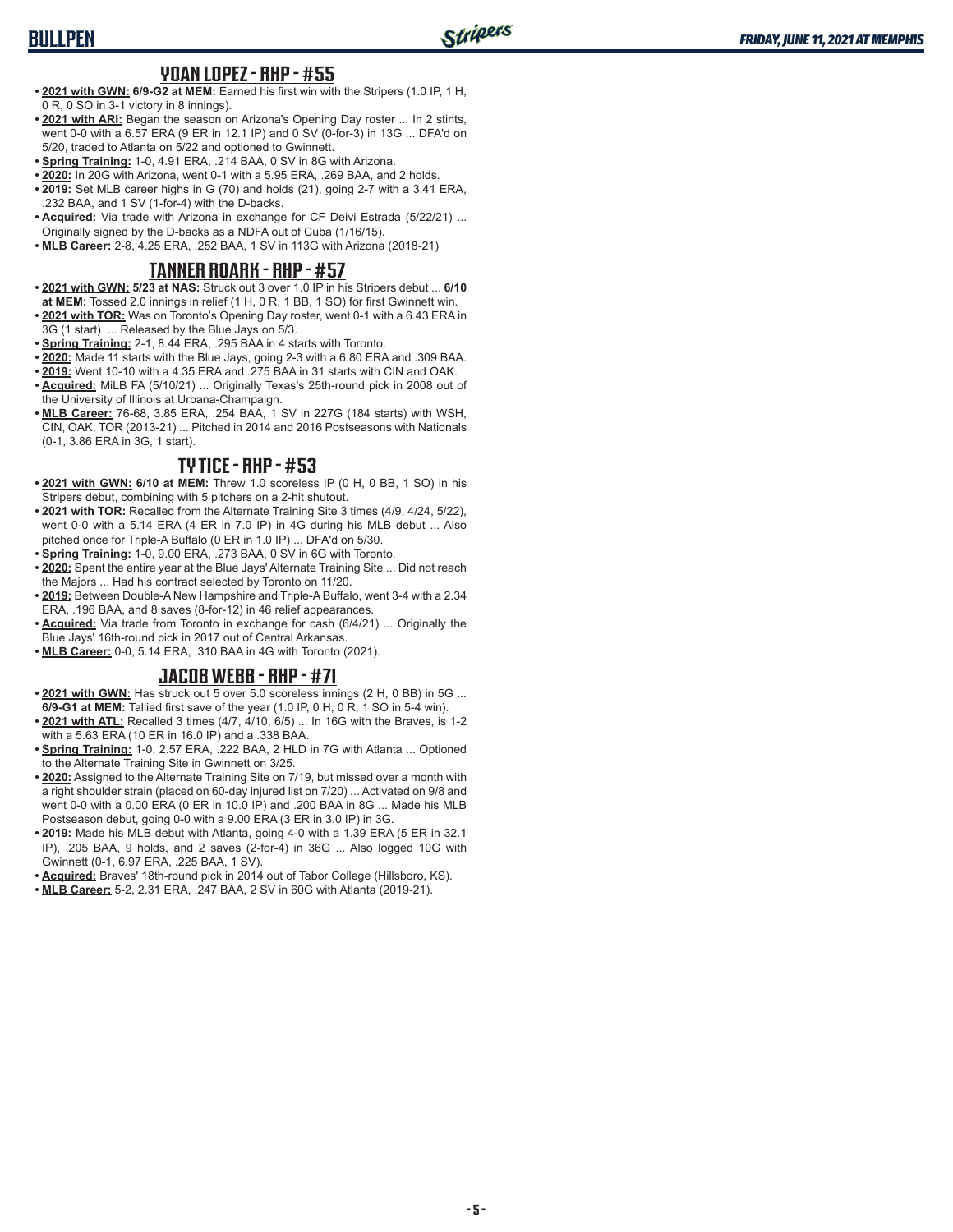#### Stripers **OFFENSE** *FRIDAY, JUNE 11, 2021 AT MEMPHIS TOTAL:* .255, 44 HR, .789 OPS *RISP:* .271, 10 HR, .794 OPS *RUNS/INNING: 1 2 3 4 5 6 7 8 9 X TOT* **Vs. LHP:** .256, 22 HR, .807 OPS **RISP/20:** .212, 2 HR, .607 OPS **Vs. RHP:** .255, 22 HR, .777 OPS **LOADED:** .308, 2 HR, .892 OPS **Stripers:** 32 21 12 14 20 16 24 27 15 8 189 *Vs. RHP:* .255, 22 HR, .777 OPS *LOADED:* **Opponents:** 15 19 15 20 6 15 14 11 6 8 129

|                | <b>MULTI-GAMES</b><br><b>HOME RUNS</b> |                |                          |                          |                |                |               |              |                                                 |                |                |           |
|----------------|----------------------------------------|----------------|--------------------------|--------------------------|----------------|----------------|---------------|--------------|-------------------------------------------------|----------------|----------------|-----------|
| Player         | 1R                                     | 2R             | 3R                       | <b>GS</b>                | Tot.           |                | Off LH Off RH | Team W-L     | Last HR with Gwinnett (Regular Season)          | <b>Hit</b>     | <b>RBI</b>     | <b>HR</b> |
| Almonte        | 2                                      |                |                          |                          | 3              |                |               | $3-0$        | 5/30/21 vs. MEM, 1R (RH Connor Jones)           | 9              | 6              |           |
| Arcia          | 7                                      |                | ٠                        | ۰                        | 8              | 4              | 4             | $5 - 1$      | 5/25/21 vs. MEM, 1R (RH Angel Rondon)           | 11             | 4              | 1         |
| Brugman        | ۰.                                     |                |                          |                          |                |                |               | $0 - 0$      |                                                 |                |                |           |
| Camargo        | $\overline{2}$                         |                |                          |                          | 4              | 4              | ٠             | $2 - 1$      | 6/10/21 at MEM, 2R (RH Thomas Parsons)          | 5              | 3              | 1         |
| Casteel        | $\overline{\phantom{0}}$               | $\overline{2}$ |                          |                          | $\overline{2}$ |                |               | $1 - 1$      | 6/3/21 vs. JAX, 2R/PH (LH Rob Zastryzny)        |                | 4              |           |
| Demeritte      | 4                                      | 2              |                          | ۰                        | 6              | 4              | 2             | $5 - 1$      | 5/30/21 vs. MEM, 1R (LH Bernardo Flores Jr.)    | ⇁              | 4              |           |
| Ervin          |                                        |                | 1                        |                          |                |                |               | $1 - \Omega$ | 6/2/21 vs. JAX, 3R (LH Shawn Morimando)         | 4              | $\overline{2}$ |           |
| Goins          |                                        | ۰              | $\overline{\phantom{0}}$ | ٠                        |                |                | ٠             | $1 - 0$      | 5/4/21 at CLT, 1R (LH Kyle Kubat)               |                | 3              |           |
| Gore           |                                        |                |                          |                          |                |                |               | $0 - 0$      |                                                 |                |                |           |
| Heredia        |                                        |                |                          |                          |                |                |               | $0 - 0$      |                                                 |                |                |           |
| Inciarte       | ÷.                                     |                | $\overline{\phantom{a}}$ | $\overline{\phantom{a}}$ | ٠              |                |               | $0 - 0$      |                                                 |                | ۰              |           |
| Jackson        | $\overline{2}$                         |                |                          |                          | 5              | 4              |               | $3-0$        | 6/9/21-G1 at MEM, 3R (LH Zack Thompson)         | $\overline{2}$ | 4              | и         |
| Kazmar Jr.     | $\overline{2}$                         |                |                          |                          | 4              |                | 3             | $1 - 3$      | 6/6/21 vs. JAX, 1R (RH Parker Bugg)             | $\overline{2}$ | 3              |           |
| Kipnis         | ÷                                      |                |                          |                          |                |                |               | $1 - 0$      | 5/28/21 vs. MEM, 3R (RH Thomas Parsons)         | $\overline{2}$ | $\overline{2}$ | $\sim$    |
| Lucrov         |                                        | Ξ.             |                          | $\overline{\phantom{a}}$ | $\overline{2}$ |                | 2             | $1 - 1$      | 6/10/21 at MEM, 3R (RH Grant Black)             | 3              | 3              | ٠         |
| Martinez       |                                        |                |                          |                          |                |                |               | $0 - 0$      |                                                 | $\overline{2}$ |                |           |
| <b>Morales</b> |                                        |                |                          |                          |                |                |               | $1 - 0$      | 5/7/21 at CLT, 3R (RH Joe De Carlo)             |                |                |           |
| Pache          |                                        |                |                          |                          | $\overline{2}$ |                |               | $1 - 0$      | 6/10/21 at MEM, 2R (LH Tyler Webb), 2nd of Game | 2              | 2              | 4         |
| Sanchez        |                                        |                | $\overline{\phantom{a}}$ |                          |                |                |               | $0 - 0$      |                                                 | $\overline{2}$ |                |           |
| Snider         |                                        |                | $\overline{\phantom{0}}$ |                          |                |                |               | $1 - 0$      | 5/7/21 at CLT, 1R (RH Felix Paulino)            |                | ۰              |           |
| Unroe          |                                        |                |                          |                          |                |                |               | $0 - 0$      | 7/19/19 vs. ROC, 1R (RH Drew Hutchison)         |                |                | ۰         |
| Waters         | $\overline{2}$                         |                | $\overline{\phantom{a}}$ | $\overline{\phantom{a}}$ | 3              | $\overline{2}$ |               | $0 - 2$      | 5/19/21 at NAS, 1R/Leadoff (LH Wade LeBlanc)    | 9              | 2              | -1        |
| Total:         | 25                                     | 10             | 7.                       | $\overline{2}$           | 44             |                |               |              |                                                 |                |                |           |

|                                                                | <b>HOME RUN VARIANTS</b> |    |    |              |           |                                  |           |            |            |            |                |       |                | <b>PINCH HITTERS</b>                   |                |              |                                        |             |
|----------------------------------------------------------------|--------------------------|----|----|--------------|-----------|----------------------------------|-----------|------------|------------|------------|----------------|-------|----------------|----------------------------------------|----------------|--------------|----------------------------------------|-------------|
| Back-to-Back Homers (1x):                                      |                          |    |    |              |           |                                  |           |            |            |            | Player         | AVG.  | <b>AB</b>      | н                                      | 2B             | 3B           | <b>HR</b>                              | <b>RBI</b>  |
| Almonte (GS) / Snider, 5/7 at CLT (1st Inning)                 |                          |    |    |              |           |                                  |           |            |            |            | Almonte        | 1.000 |                |                                        | 0              |              | 0                                      | 2           |
|                                                                |                          |    |    |              |           |                                  |           |            |            |            | Arcia          | $---$ | $\Omega$       | $\Omega$                               | $\Omega$       | $\Omega$     | $\Omega$                               | $\mathbf 0$ |
| Back-to-Back-to-Back Homers (1x):                              |                          |    |    |              |           |                                  |           |            |            |            | Casteel        | .214  | 14             | 3                                      |                | $\Omega$     |                                        | 4           |
| Arcia (2R) / Camargo / Demeritte, 5/8 at CLT (6th Inning)      |                          |    |    |              |           |                                  |           |            |            |            | Demeritte      | .400  | 5              | $\overline{2}$                         |                | $\Omega$     |                                        |             |
|                                                                |                          |    |    |              |           |                                  |           |            |            |            | Ervin          | .500  | 3              |                                        | $\Omega$       | $\Omega$     | $\Omega$                               | 1           |
| Pinch Hit Homers (2x):<br>Demeritte, 5/12 vs. LOU (7th Inning) |                          |    |    |              |           |                                  |           |            |            |            | Gore           | .333  | 3              |                                        | $\Omega$       | $\Omega$     | 0                                      | $\mathbf 0$ |
| Casteel, 6/3 vs. JAX (7th Inning)                              |                          |    |    |              |           |                                  |           |            |            | Kazmar Jr. | .000           | 4     | $\Omega$       | $\Omega$                               | $\Omega$       | $\Omega$     | $\mathbf 0$                            |             |
|                                                                |                          |    |    |              |           |                                  |           |            |            |            | Lucrov         | .000  | 3              | $\Omega$                               | $\Omega$       | $\Omega$     | $\Omega$                               | $\mathbf 0$ |
| Leadoff (Game) Homers (1x):                                    |                          |    |    |              |           |                                  |           |            |            |            | <b>Morales</b> | .000  |                | $\Omega$                               | $\Omega$       | $\Omega$     | $\mathbf 0$                            | $\mathbf 0$ |
| Waters, 5/19 at NAS                                            |                          |    |    |              |           |                                  |           |            |            |            | Sanchez        | .000  | 4              | $\Omega$                               | $\Omega$       | $\Omega$     | $\Omega$                               | $\mathbf 0$ |
|                                                                |                          |    |    |              |           |                                  |           |            |            |            | Snider         | .000  | 9              | $\Omega$                               | $\Omega$       | $\Omega$     | $\Omega$                               | $\mathbf 0$ |
| Walk-Off Homers (1x):                                          |                          |    |    |              |           |                                  |           |            |            |            | Unroe          | .000  | 4              | $\Omega$                               | 0              | $\Omega$     | $\mathbf 0$                            | $\mathbf 0$ |
| Arcia (Solo), 5/16 vs. LOU (9th Inning)                        |                          |    |    |              |           |                                  |           |            |            |            | Totals:        | .157  | 51             | 8                                      | $\overline{2}$ | $\mathbf{0}$ | $\overline{2}$                         | 8           |
|                                                                |                          |    |    |              |           |                                  |           |            |            |            |                |       |                |                                        |                |              |                                        |             |
|                                                                |                          |    |    |              |           |                                  |           |            |            |            |                |       |                | <b>HITTING STREAKS (10-PLUS GAMES)</b> |                |              |                                        |             |
|                                                                |                          |    |    |              |           |                                  |           |            |            |            | Player         |       | Length/Dates   |                                        |                | <b>Stats</b> |                                        |             |
|                                                                |                          |    |    |              |           |                                  |           |            |            |            | Arcia          |       | 13G (5/4-5/18) |                                        |                |              | .393 (22-56), 4 2B, 7 HR, 17 R, 12 RBI |             |
|                                                                |                          |    |    |              |           |                                  |           |            |            |            |                |       |                |                                        |                |              |                                        |             |
|                                                                |                          |    |    |              |           |                                  |           |            |            |            |                |       |                |                                        |                |              |                                        |             |
|                                                                |                          |    |    |              |           | <b>STRIPERS BATTING BY MONTH</b> |           |            |            |            |                |       |                |                                        |                |              |                                        |             |
|                                                                | <b>AVG</b>               | G  | 2B | 3B           | <b>HR</b> | <b>RBI</b>                       | <b>SB</b> | <b>OBP</b> | <b>SLG</b> | <b>OPS</b> |                |       |                |                                        |                |              |                                        |             |
| May:                                                           | .254                     | 24 | 43 | 2            | 36        | 138                              | 24        | .366       | .445       | .811       |                |       |                | <b>ON-BASE STREAKS (10-PLUS GAMES)</b> |                |              |                                        |             |
| June:                                                          | .258                     | 9  | 15 | $\mathbf{1}$ | 8         | 38                               | 9         | .334       | .394       | .728       | <b>Player</b>  |       | Length/Dates   |                                        |                | <b>Stats</b> |                                        |             |
| July:                                                          |                          |    |    |              |           |                                  |           |            |            |            | Arcia          |       | 13G (5/4-5/18) |                                        |                |              | .393 (22-56), 8 BB, .462 OBP           |             |
| August:                                                        |                          |    |    |              |           |                                  |           |            |            |            | Camargo        |       | 10G (5/4-5/23) |                                        |                |              | .333 (12-36), 12 BB, .500 OBP          |             |
| September:                                                     |                          |    |    |              |           |                                  |           |            |            |            |                |       |                |                                        |                |              |                                        |             |

| <b>BATTER'S BOX (CURRENT STRIPERS ONLY)</b> |                                     |                             |                          |                              |  |  |  |  |
|---------------------------------------------|-------------------------------------|-----------------------------|--------------------------|------------------------------|--|--|--|--|
| <b>Player</b>                               | <b>Season with GWN</b>              | <b>6/10 at MEM</b>          | <b>Active Hit Streak</b> | <b>Series at MEM</b>         |  |  |  |  |
| Arcia, Orlando                              | .316, 8 HR, 18 RBI, 4 SB, .939 OPS  | 4-5, 2B, 2R                 | 3G (Since 6/9)           | .462 (6-13), 2B, 2R, SB      |  |  |  |  |
| Camargo, Johan                              | .293. 4 HR. 12 RBI. 0 SB. .911 OPS  | 4-5, HR (4), 2 R, 2 RBI     | 1G (Since 6/10)          | .455 (5-11), HR, 3 R, 2 RBI  |  |  |  |  |
| Casteel, Ryan                               | .317, 2 HR, 11 RBI, 0 SB, .952 OPS  | PH, 0-1                     | -4G                      | $.000(0-6)$                  |  |  |  |  |
| Demeritte, Travis                           | .308, 6 HR, 15 RBI, 1 SB, 1,091 OPS | <b>DNP</b>                  | 5G (Since 6/2)           | $.500(1-2)$                  |  |  |  |  |
| Ervin, Phillip                              | .203, 1 HR, 9 RBI, 7 SB, .624 OPS   | $0 - 4$                     | -4G                      | $.000(0-7)$                  |  |  |  |  |
| Goins, Ryan                                 | .259. 1 HR. 10 RBI. 0 SB. .706 OPS  | $0 - 4$                     | $-1G$                    | $.286(2-7), 2B$              |  |  |  |  |
| Gore, Terrance                              | .250, 0 HR, 0 RBI, 6 SB, .583 OPS   | <b>DNP</b>                  | $-3G$                    | $.000(0-0)$ , R, SB          |  |  |  |  |
| Jackson, Alex                               | .242, 5 HR, 14 RBI, 1 SB, 1.138 OPS | <b>DNP</b>                  | 1G (Since 6/9)           | .333 (1-3), HR, R, 3 RBI     |  |  |  |  |
| Kazmar Jr., Sean                            | .230, 4 HR, 14 RBI, 0 SB, .755 OPS  | <b>DNP</b>                  | $-1G$                    | .333 (1-3), 2B, R, RBI       |  |  |  |  |
| Kipnis, Jason                               | .235, 1 HR, 5 RBI, 0 SB, .719 OPS   | 1-5, R, 2 RBI               | 3G (Since 6/5)           | $.250$ (2-8), 2 R, 2 RBI     |  |  |  |  |
| Lucroy, Jonathan                            | .250, 2 HR, 13 RBI, 0 SB, .773 OPS  | 2-3, HR (2), R, 3 RBI       | 1G (Since 6/10)          | .400 (2-5), HR, R, 4 RBI     |  |  |  |  |
| Morales, Jonathan                           | .108. 1 HR. 5 RBI. 0 SB. .324 OPS   | $0 - 1$                     | -4G                      | $.000(0-1)$                  |  |  |  |  |
| Pache, Cristian                             | .348, 2 HR, 6 RBI, 0 SB, 1.087 OPS  | 3-5, 2 HR (1-2), 3 R, 4 RBI | 1G (Since 6/10)          | .333 (3-9), 2 HR, 3 R, 4 RBI |  |  |  |  |
| Sanchez, Yolmer                             | .164, 0 HR, 6 RBI, 2 SB, .540 OPS   | 0-1, R, BB, SB              | $-1G$                    | $.333(1-3), 3R, 2SB$         |  |  |  |  |
| Waters, Drew                                | .279. 3 HR. 10 RBI. 8 SB. .789 OPS  | $1-5, R$                    | 4G (Since 6/6)           | .417 (5-12), 2 R, 2 RBI, SB  |  |  |  |  |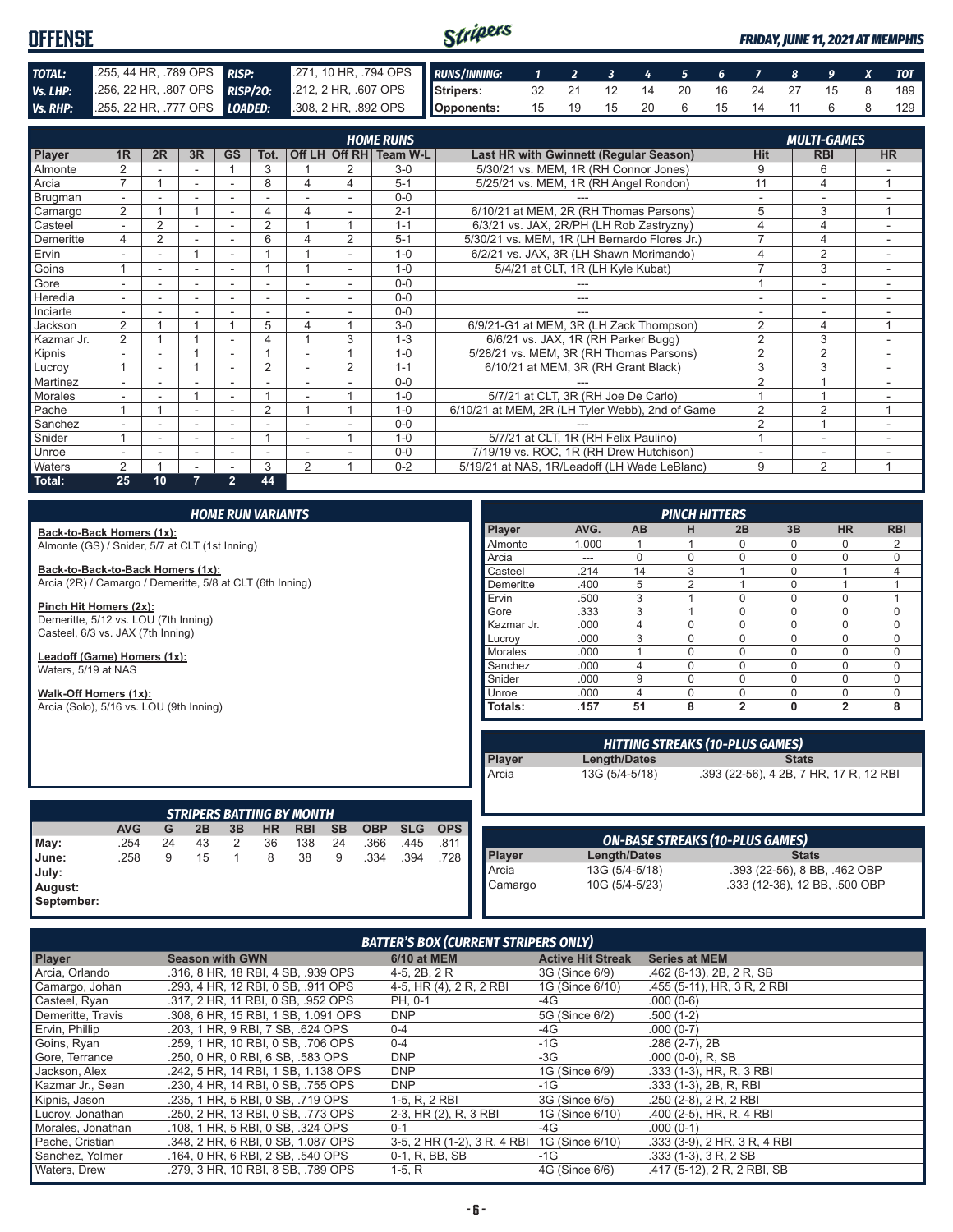## **ORLANDO ARCIA - SS - #13**

- **• Leaderboard:** Entering 6/11, leads Triple-A Baseball in R (30) and H (T-1st, 42) ... Also ranks among Triple-A East top 10 in TB (2nd, 74), XBH (T-3rd, 16), HR (T-6th, 8), AVG (7th, .316), 2B (T-8th, 8), and OPS (10th, .939).
- **• 2021 with GWN: 5/4-5/18:** Hit safely in each of his first 13G (.393, 7 HR, 17 R, 12 RBI, 2 SB, 1.301 OPS) ... **5/9 at CLT:** Tied GWN's single-game homer record with 3 solo blasts (3-for-4, 4 R, 4 RBI) ... **5/15 vs. LOU:** Launched game-winning solo HR (#6) in 8th ... **5/16 vs. LOU:** Blasted walk-off solo HR (#7) in 9th ... **6/10 at MEM:**  Set season high with 4 hits (4-for-5, 2B, 2 R).
- **• 2021 with MIL:** Was on Milwaukee's Opening Day roster and batted .091 (1-for-11, 1 RBI) in 4G before being traded to Atlanta on 4/6 (sent to Alternate Training Site). **• Spring Training:** .191, 4 2B, 4 R, 6 RBI, .517 OPS in 19G with Milwaukee.
- **• 2020:** Spent 59 games with the Brewers, batting .260 (10 2B, 1 3B, 5 HR, 22 R, 20 RBI, 2 SB) ... Played in 2 Postseason games (.143, 1-for-7, 1 HR, 2 RBI).
- **• Acquired:** Via trade with Milwaukee in exchange for RHP Chad Sobotka and RHP Patrick Weigel (4/6/21) ... Originally signed by Milwaukee as a NDFA (10/22/10).
- **• MLB Career:** .244, 69 2B, 7 3B, 42 HR, 180 RBI, 39 SB in 542G with Milwaukee (2016-21) ... Played in the Postseason from 2018-20 (.295, 4 HR, 6 RBI in 13G).

#### **JOHAN CAMARGO - INF - #17**

- **• Leaderboard:** Entering 6/11, ranks among Triple-A East top 10 in OBP (4th, .418) and R (T-7th, 20).
- **• 2021 with GWN: 5/4-5/22:** Hit safely in each of his first 9G (.364, 2 2B, 3 HR, 13 R, 8 RBI) ... **5/8 at CLT:** Notched his first career multi-homer game (2-for-4, 2 HR, 2 RBI) ... **6/5 vs. JAX:** Started 5-4-3 triple play, Gwinnett's first since 5/28/19 at TOL ... **6/10 at MEM:** Homered for first time since 5/8 (2-run, #4) in 4-for-5, 2-RBI effort.
- **• Gwinnett Career:** Batting .332 (20 2B, 1 3B, 13 HR, 53 R, 54 RBI, 1 SB, .940 OPS) in 75G with Gwinnett since 2017.
- **• 2021 with ATL:** In 5 stints with the Braves, batting .000 (0-for-15, 1 R) in 14G.
- **• Spring Training:** .186, 2 2B, 1 HR, 4 R, 3 RBI in 18G with Atlanta.
- **• 2020:** Made Braves' Opening Day roster and batted .200 (8 2B, 4 HR, 16 R, 9 RBI) in 35G ... Added to the NLCS roster in place of injured Adam Duvall prior to Game 2 and played in 4G (.250, 2-for-8, 1 2B, 1 RBI).
- **• Acquired:** NDFA (7/2/10) out of Panama City, Panama.
- **• MLB Career:** .258, 68 2B, 4 3B, 34 HR, 144 RBI, 2 SB in 360G with Atlanta (2017- 21) ... Played in 2018 and 2020 Postseasons (.087, 1 2B, 1 RBI in 8G).

## **RYAN CASTEEL - 1B/C - #9**

- **• 2021 with GWN: 5/15-5/18:** Had 6 RBI in 3G span, including 5/15 vs. LOU (1-for-2, GW 3-run double, 3 RBI) and 5/16 vs. LOU (1-for-3, HR, 2 RBI) ... **6/2 vs. JAX:** Notched a pinch-hit 2-run double ... **6/3 vs. JAX:** Hit a pinch-hit 2-run HR (#2).
- **• Spring Training:** Did not play in Atlanta's MLB camp.
- **• 2020:** Was not on the Braves' 60-man player pool ... Did not play.
- **• 2019:** Played 118G with Double-A Mississippi, batting .263 (21 2B, 2 3B, 21 HR, 73 RBI, .811 OPS) ... Ranked 2nd in the Southern League in homers and RBI, 3rd in slugging (.477) ... Was his 2nd career 20-homer season (hit 22 in 2013).
- **• Acquired:** MiLB FA (3/14/21) ... Originally Colorado's 17th-round pick in 2010 out of Cleveland State Community College (Cleveland, TN).

# **TRAVIS DEMERITTE - OF - #12**

- **• Leaderboard:** Entering 6/11, ranks among Triple-A East top 10 in OPS (1st, 1.091), SLG (2nd, .654), OBP (2nd, .438), 2B (T-4th, 9), XBH (T-5th, 15), BB (T-6th, 18), and AVG (10th, .308).
- **• 2021 with GWN: 5/4 at CLT:** Tallied 5 RBI (3-for-6, HR) to set a Gwinnett Opening Night record ... **5/8-5/12:** Homered in 3 straight games (#2-4), batting .400 (4-for-10, 4 RBI) in that span.
- **• Gwinnett Career:** In 123G since 2019, batting .290 (37 2B, 2 3B, 26 HR, 86 R, 88 RBI, 5 SB, .972 OPS) with the Stripers.
- **• Spring Training:** .133, 0 HR, 3 RBI, 1 SB, .467 OPS in 14G with Atlanta ... Outrighted to Gwinnett on 2/21 and signed to a MiLB contract.
- **• 2020:** Hit .172 with 1 2B, 4 RBI in 18G with Detroit ... DFA'd on 2/5/21.
- **• 2019:** Made his Triple-A debut with Gwinnett and was an IL All-Star (.286, 20 HR, 73 RBI, .944 OPS in 96G) ... Has 1 of the 9 20-HR seasons in GWN history ... Traded to Detroit on 7/31, made his MLB debut (.225, 3 HR, 10 RBI in 48G).
- **• Acquired:** Off Waivers from Detroit (2/12/21) ... Originally Texas' 1st-round pick (30th overall) in 2013 out of Winder-Barrow High School (Winder, GA).
- **• MLB Career:** .217, 8 2B, 2 3B, 3 HR, 14 RBI, 3 SB with Detroit (2019-20).

#### **PHILLIP ERVIN - OF - #18**

- **• Leaderboard:** Entering 6/11, ranks among Triple-A East top 10 in SB (T-8th, 7).
- **• 2021 with GWN: 6/2 vs. JAX:** Hit a decisive 3-run HR (#1) and tallied a seasonhigh 4 RBI (1-for-4, R).
- **• Spring Training:** .276, 0 HR, 2 RBI, 1 SB, .647 OPS in 18G with Atlanta ... DFA'd on 3/28, outrighted to the Alternate Training Site on 4/3.
- **• 2020:** Between Cincinnati and Seattle, hit .149 with 3 2B, 4 RBI, 1 SB in 37G ... DFA'd by the Reds (8/28), Mariners (12/16), and Chicago Cubs (2/20/21).
- **• Acquired:** Off waivers from the Chicago Cubs (2/22/21) ... Originally Cincinnati's 1st-round pick (27th overall) in 2013 out of Samford University (Homewood, AL).
- **• MLB Career:** .247, 26 2B, 8 3B, 17 HR, 68 RBI, 15 SB in 237G with CIN, SEA (2017-20) ... Talled 7 of his 8 career triples in 2019 (ranked 7th in NL).

## **RYAN GOINS - INF - #8**

- **• 2021 with GWN: 5/4 at CLT:** Hit Gwinnett's first homer of the season (opposite field, solo) ... **5/12 vs. LOU:** Set season highs for hits (3-for-4) and RBI (3) ... **5/27- 6/9:** Posted a 7G hitting streak (.375, 9-for-24, 2 2B, 3 R, 2 RBI).
- **• Triple-A Career:** Has played for BUF (2013-16), LHV (2018), CLT (2019), and GWN (2021) ... Was teammates with MGR Matt Tuiasosopo in 2014 with the Bisons.
- **• Spring Training:** .391, 2 2B, 0 HR, 5 RBI, 0 SB, .960 OPS in 16G with Atlanta.
- **• 2020:** Played in 14G with the Chicago White Sox, batting .000 (0-for-9, 4 R) ... Spent most of the year at the Alternate Training Site in Schaumburg, IL.
- **• Acquired:** MiLB FA (2/25/21) ... Originally Toronto's 4th-round pick in 2009 out of Dallas Baptist University (Dallas, TX).
- **• MLB Career:** .228, 71 2B, 12 3B, 22 HR, 158 RBI in 555G with TOR, KC, CWS (2013-20) ... Played for TOR in 2015, 2016 Postseason (.146, 1 HR, 5 RBI in 14G).

## **TERRANCE GORE - OF - #5**

- **• 2021 with GWN:** Is 6-for-6 in stolen base attempts over 10G with Gwinnett ... **5/18 at NAS:** Stole 2nd and 3rd base as a pinch runner ... **6/9-G2 at MEM:** Stole 3rd and scored winning run in 8th inning of 3-1 victory.
- **• Spring Training:** Did not play in Atlanta's MLB camp.
- **• 2020:** Logged 2G in his lone season with the Los Angeles Dodgers (0 PA).
- **• Acquired:** MiLB FA (2/18/21) ... Originally Kansas City's 20th-round pick in 2011 out of Gulf Coast Community College (Panama City, FL).
- **• MLB Career:** .224, 2 2B, 1 3B, 0 HR, 1 RBI, 40 SB in 102G with KC, CHC, LAD (2014-20) ... Played in the Postseason with KC (2014-15) and CHC (2018), going 0-for-2 with 3 R, 5 SB ... Won World Series with the Royals in 2015.

## **ALEX JACKSON - C - #56**

- **• MLB Rehab:** Assigned to Gwinnett for rehab by Atlanta on 5/21 ... On the Braves' 10-day injured list since 5/2 (strained left hamstring).
- **• 2021 with GWN: In last 7G, batting .320 (8-for-25, 1 2B, 1 3B, 5 HR, 7 R, 14 RBI, 1.459 OPS)** ... **5/27 vs. MEM:** Set career highs in HR (3) and RBI (7) in 4-for-4 effort
- ... **6/9-G1 at MEM:** Belted a GW 3-run HR (#5) in 5-4 win. **• Gwinnett Career:** Has 36 HR in 130G since 2018 (.224, 96 RBI, .837 OPS) ... Hit a career-high 28 HR over just 85G with the Stripers in 2019.
- **• 2021 with Atlanta:** Made the Braves' Opening Day roster for the first time in his career ... Hit .043 (1-for-23, 2 R) in 10G prior to the injury.
- **• Spring Training:** .194, 2 2B, 2 HR, 8 RBI, .716 OPS in 14G with Atlanta.
- **• 2020:** Spent most of the year at the Alternate Training Site in Gwinnett ... In 5G with Atlanta, batted .286 (2-for-7, 1 2B).
- **• Acquired:** Via trade with Seattle in exchange for RHP Max Povse and RHP Rob Whalen (11/28/16) ... Originally the Mariners' 1st-round pick (6th overall) in 2014 out of Rancho Bernardo High School (San Diego, CA).
- **• MLB Career:** .070, 1 2B, 2 R, 0 RBI in 19G with Atlanta (2019-21).

## **SEAN KAZMAR JR. - INF - #4**

- **• 2021 with GWN: 5/25 vs. MEM:** Lined a walk-off single in the 9th for a 2-1 win, his first career walk-off RBI with Gwinnett ... **6/6 vs. JAX:** Tied Joey Terdoslavich for 3rd on Gwinnett's career home run list (#41, 1-for-4, 1 RBI).
- **• Gwinnett Career:** Batting .267 (634-for-2371, 130 2B, 12 3B, 41 HR, 289 R, 284 RBI, 23 SB) in 689G over 8 seasons ... Leads Gwinnett in career G, AB, H, TB (911), 2B, R, RBI ... Ranks 2nd in career 3B (12) ... Ranks T-3rd in career HR (41).
- **• 600 Club:** His 634 hits are 4th-most in Richmond/Gwinnett history (Larry Whisenton leads with 657 hits) ... Is one of 5 players in RICH/GWN history with 600 hits.
- **• 2021 with ATL:** Contract selected on 4/17, has spent 2 stints with Atlanta (4/17- 4/23, 5/4-5/7), going 0-for-2 ... Pinch hit on 4/17 at the Chicago Cubs, marking his first MLB appearance in 4,589 days since 9/23/08 with San Diego ... The last player with a bigger gap between MLB appearances was Ralph Winegarner (13 years, 14 days between 6/23/36 with CLE and 7/7/49 with STL).
- **• Spring Training:** .409, 3 HR, 9 RBI, 0 SB, 1.415 OPS in 25G with Atlanta.
- **• 2020:** Was an NRI to Braves Spring Training, but not on 60-man player pool.
- **• Acquired:** MiLB FA (12/7/20) ... Originally San Diego's 5th-round pick in 2004 out of the College of Southern Nevada.
- **• MLB Career:** .195, 1 2B, 0 3B, 0 HR, 2 RBI in 22G with San Diego (2008) and Atlanta (2021).

# **JASON KIPNIS - INF - #22**

- **• 2021 with GWN: 5/28 vs. MEM:** Belted a decisive 3-run HR (#1, 2-for-3, 3 RBI).
- **• Spring Training:** .241, 1 2B, 1 HR, 2 R, 3 RBI in 12G with Atlanta ... Released on 3/27, re-signed to MiLB deal on 3/29.
- **• 2020:** In his lone season with the Chicago Cubs, hit .237 (8 2B, 1 3B, 3 HR, 16 RBI, 1 SB) in 44G ... Played in 2G during the Postseason (0-for-3, 1 BB, 1 SO) ... Elected Free Agency on 10/28.
- **• Acquired:** MiLB FA (3/29/21) ... Originally Cleveland's 2nd-round pick in 2009 out of Arizona State University (Tempe, AZ).
- **• MLB Career:** .260, 260 2B, 24 3B, 126 HR, 545 RBI, 136 SB in 1,165G with CLE, CHC (2011-20) ... Was 2-time AL All-Star with the Indians (2013, 2015) ... Hit .192 (3 2B, 1 3B, 4 HR, 9 RBI) in 26G during the Postseason with CLE (2013, 2016-18) and CHC (2020).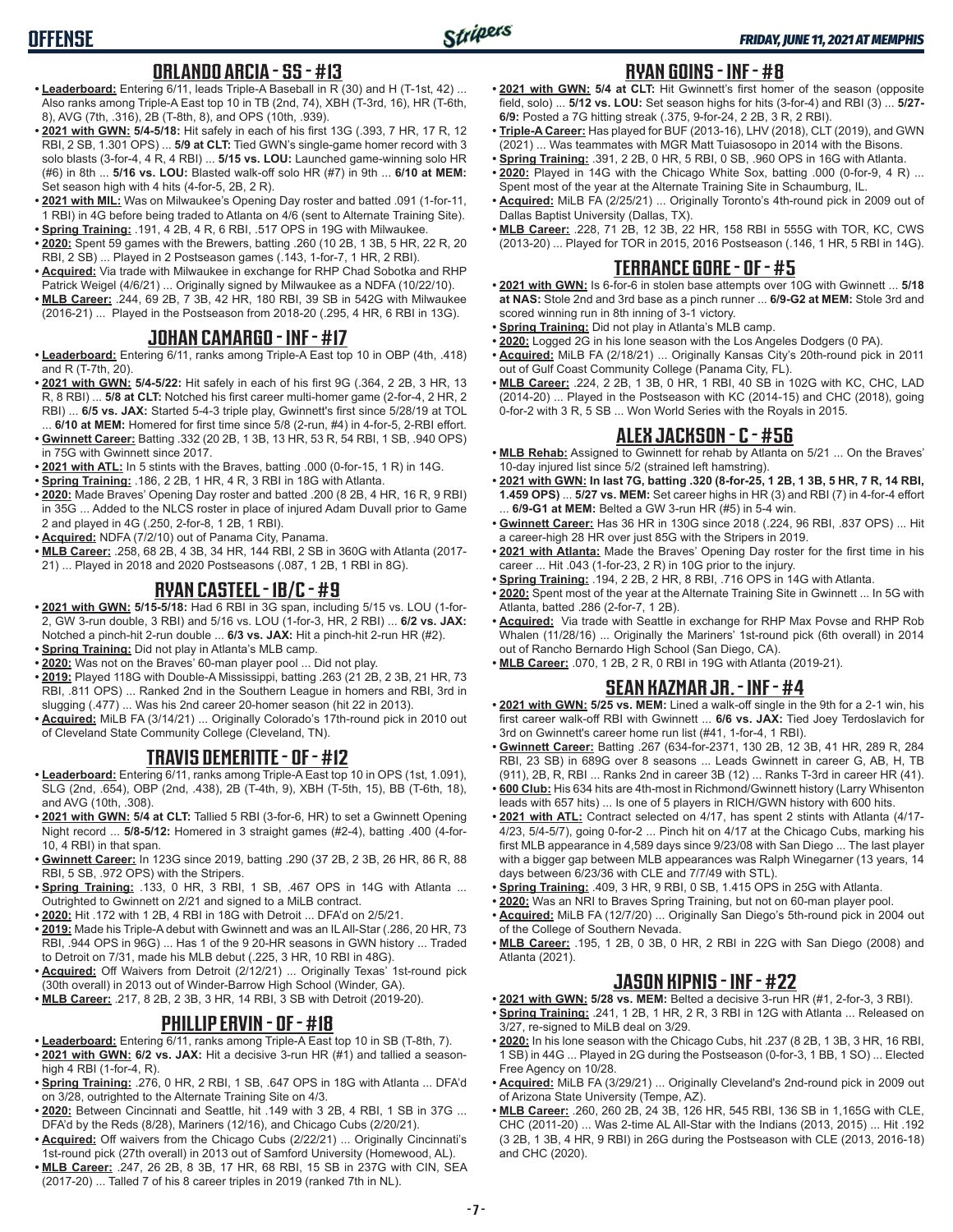# **OFFENSE**

## **JONATHAN LUCROY - C - #62**

- **• 2021 with GWN: 5/26 vs. MEM:** Went 2-for-4 with a 3-run double and 4 RBI ... **6/10 at MEM:** Blasted a 3-run homer (#2, 2-for-3, 3 RBI).
- **• 2021 with WSH:** Signed by Washington on 4/6, played 5G (.357, 5-for-14, 1 2B, 2 RBI) ... DFA'd on 4/12, outrighted and elected free agency on 4/14.
- **• Spring Training:** .333, 1 2B, 1 R, .867 OPS in 14G with Chicago White Sox ... Released on 3/30 (had signed a MiLB deal on 2/11).
- **• 2020:** Signed by Boston to a MiLB deal on 2/19 ... Contract selected on 7/17 and played in 1G (7/24 vs. BAL, no AB) ... DFA'd on 7/29, released on 9/15 ... Signed with Philadelphia on 9/15 and joined Alternate Site (no MLB call-up).
- **• Acquired:** MiLB FA (5/17/21) ... Originally Milwaukee's 3rd-round pick in 2007 out of the University of Louisiana-Lafayette.
- **• MLB Career:** .274, 217 2B, 24 3B, 108 HR, 547 RBI, 30 SB in 1,208G with MIL, TEX, COL, OAK, LAA, CHC, BOS, WSH (2010-21) ... 2-time NL All-Star (2014, 2016 with MIL) ... Played in Postseason for MIL (2011), TEX (2016), COL (2017), OAK (2018), batting .235 with 1 HR, 6 RBI in 15G.

## **JONATHAN MORALES - C - #20**

- **• 2021 with GWN: 5/7 at CLT:** Tied his single-game career high with 5 RBI, going 2-for-6 with a 3-run HR (#1) in the 9th.
- **• Spring Training:** .250, 0 HR, 1 RBI, 0 SB, 1.200 OPS in 12G with Atlanta.
- **• 2020:** Spent entire year at Braves Alternate Site in Gwinnett (no MLB debut) ... Played for Caguas of the Puerto Rican Winter League (.394, 3 HR, 9 RBI in 13G), earning PWL Postseason All-Star honors.
- **• 2019:** Hit .240 (13 2B, 2 HR, 27 R, 25 RBI) in 80G between Double-A Mississippi and Gwinnett ... Logged 1 game during the IL Playoffs (0-for-1, BB)
- **• Acquired:** Braves' 25th-round pick in 2015 out of Miami-Dade Community College.

# **CRISTIAN PACHE - OF - #15**

**• MLB.com Prospect Ranks:** #1 (Braves Top 30), #11 (Top 100).

- **• 2021 with GWN:** Joined Stripers on a rehab assignment from 5/29-6/1, played 1G before being activated and optioned on 6/2 ... **6/5 vs. JAX:** Went 3-for-6 with 2 doubles, including game-tying 2-run double in 9th ... **6/10 at MEM:** Tallied his first career multi-homer game (3-for-5, 2 HR, 3 R, 4 RBI).
- **• 2021 with ATL:** On Atlanta's Opening Day roster for the first time ... Hit .111 (3 2B, 1 HR, 6 R, 4 RBI) in 22G ... Placed on IL twice, on 4/14 and 5/14 ... Was at the Alternate Training Site from 4/24-4/30.
- **• Spring Training:** .184, 2 2B, 1 3B, 4 R, 3 RBI, 2 SB in 17G with Atlanta.
- **• 2020:** Spent most of the year at the Braves Alternate Training Site ... Made his MLB debut on 8/21 vs. Philadelphia (1-for-4) ... Played just 2G during regular season (.250) ... Also made MLB Postseason debut (.182, 1 2B, 1 HR, 4 R, 4 RBI in 12G).
- **• 2019:** Between Mississippi (104G) and Gwinnett (26G), hit .277 (36 2B, 9 3B, 12 HR, 63 R, 61 RBI, 8 SB, .802 OPS) in 130G ... Named a Southern League Postseason All-Star and MLB All-Star Futures Game participant.
- **• Acquired:** NDFA (7/4/15) out of Santo Domingo Centro, D.R.
- **• MLB Career:** .119, 3 2B, 0 3B, 1 HR, 4 RBI, 0 SB in 24G with Atlanta (2020-21).

## **YOLMER SANCHEZ - INF - #2**

- **• 2021 with GWN: 5/7 at CLT:** Went 3-for-5 with 3 runs, 3 RBI and Gwinnett's first triple of the year ... **6/9-G2 at MEM:** Stole home plate as part of a double-steal with Drew Waters, scored the tying run in 3-1 victory (1-for-2, R, SB).
- **• Spring Training:** .190, 0 XBH, 2 RBI, 1 SB, .451 OPS in 15G with Baltimore ... DFA'd on 3/27, released on 3/30.
- **• 2020:** Played 11G with the Chicago White Sox, batting .313 (3 2B, 1 HR, 1 RBI, 1.164 OPS) ... Made his MLB Postseason debut in the ALWCS (1G, no at-bat).
- **• Acquired:** MiLB FA (3/31/21) ... Originally a NDFA with Chi. White Sox (5/29/09).
- **• MLB Career:** .245, 113 2B, 24 3B, 32 HR, 215 RBI, 30 SB in 657G with the Chicago White Sox (2014-20) ... Won an AL Gold Glove in 2019 (.987 FPCT at 2B).

## **DREW WATERS - OF - #11**

- **• Leaderboard:** Entering 6/11, ranks among Triple-A East top 10 in SB (T-5th, 8).
- **• MLB.com Prospect Ranks:** #2 (Braves Top 30), #28 (Top 100 Prospects).
- **• 2021 with GWN: Batting .316 (25-for-79, 4 2B, 3 HR, 16 R, 9 RBI, 6 SB, .906 OPS) in last 21G since 5/15** ... **5/18 at NAS:** Recorded his first career multi-HR game (3-for-5, 2 HR, 3 RBI) and became the first GWN player to homer from both sides of the plate since Mel Rojas Jr. (7/7/16 at CLT) ... **5/19 at NAS:** Fell a triple shy of the cycle in his first 4-hit game at Triple-A (4-for-5, 2B, HR, 2 R, 2 RBI, 2 SB) ... **6/9-G2 at MEM:** Lined RBI single in 8th (2-for-3, R, RBI) for last-at-bat 3-1 win.
- **• Spring Training:** .500, 1 2B, 0 HR, 2 RBI, 1 SB in 4G with Atlanta.
- **• 2020:** Spent entire year at Braves Alternate Site in Gwinnett (no MLB debut).
- **• 2019:** Hit .309 (40 2B, 9 3B, 7 HR, 80 R, 52 RBI, 16 SB) in 134G with Double-A Mississippi and Gwinnett ... Won Southern League Batting Title (.319, best in MIS history) and Most Valuable Player (1st in MIS history) ... Ranked among MiLB top 5 in doubles (T-3rd, 40) and hits (5th, 163).
- **• Acquired:** Braves' 2nd-round pick in 2017 out of Etowah High School (Woodstock, GA) ... Named Gatorade Georgia Baseball Player of the Year in 2017.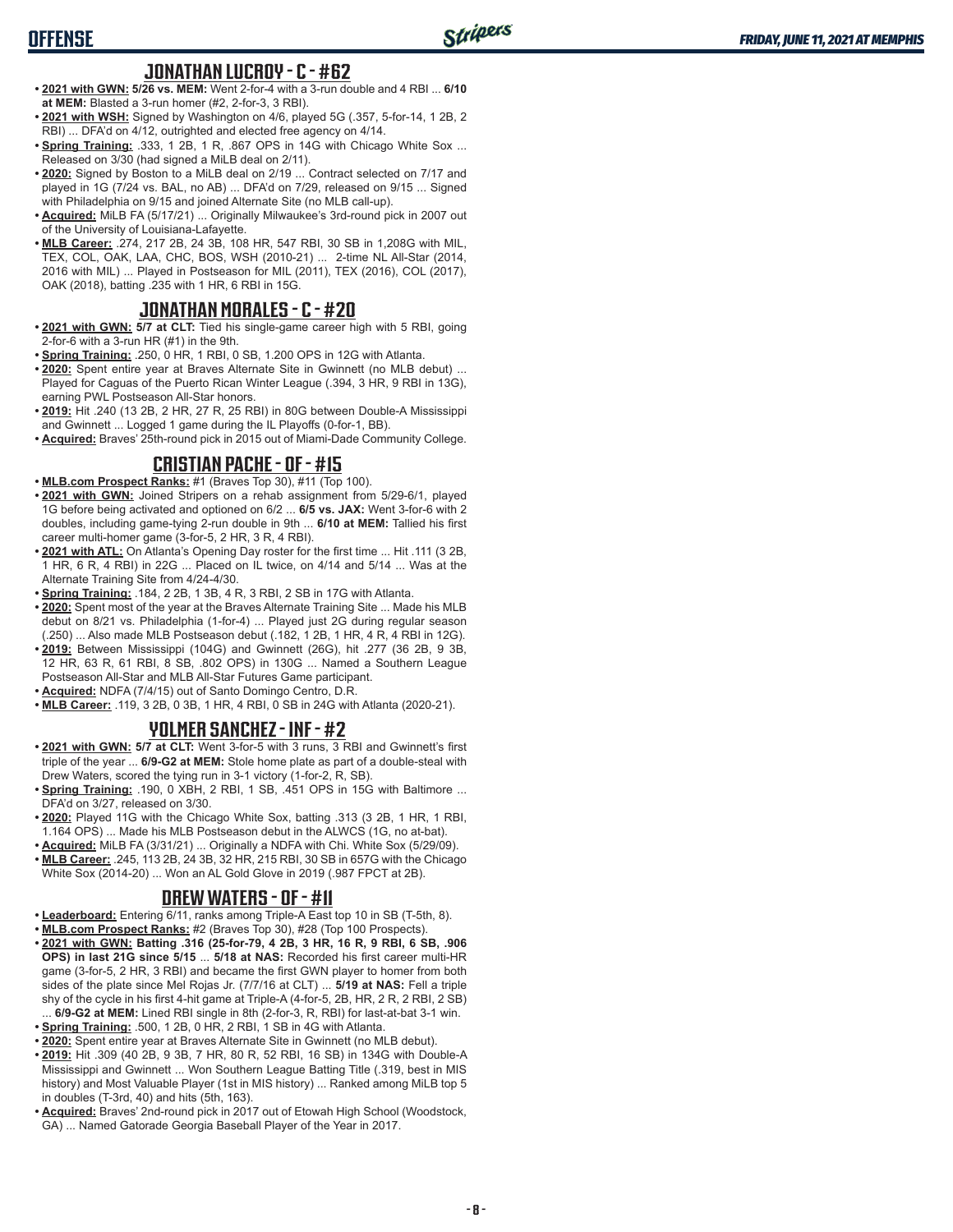# **SEASON SUMMARY**

**DEFENSE:**



#### **TEAM HIGHS & LOWS**

| <b>OFFENSE:</b> |                                                                      |
|-----------------|----------------------------------------------------------------------|
|                 |                                                                      |
|                 |                                                                      |
|                 |                                                                      |
|                 |                                                                      |
|                 |                                                                      |
|                 |                                                                      |
|                 |                                                                      |
|                 |                                                                      |
|                 |                                                                      |
|                 |                                                                      |
|                 |                                                                      |
|                 |                                                                      |
|                 |                                                                      |
|                 |                                                                      |
|                 |                                                                      |
|                 |                                                                      |
|                 |                                                                      |
| PITCHING:       |                                                                      |
|                 |                                                                      |
|                 |                                                                      |
|                 | Most Runs Allowed, Inning4 (8x, last: 2nd Inning, 6/9-G1 at Memphis) |
|                 |                                                                      |
|                 |                                                                      |
|                 |                                                                      |
|                 |                                                                      |
|                 | Most Home Runs Allowed, Game  3 (3x, last: 6/5 vs. Jacksonville)     |

Most Hit Batsmen, Game ........................................2 (2x, last: 6/5 vs. Jacksonville) Most Wild Pitches, Game ............................................ 3 (3x, last: 5/21 at Nashville)

Most Double Plays Turned, Game .............................3 (2x, last: 5/29 vs. Memphis) Most Triple Plays Turned, Game .......................................... 1 (6/5 vs. Jacksonville) Most Errors, Game ..................................................................3 (5/15 vs. Louisville) Most Stolen Bases Allowed, Game .........................2 (3x, last: 6/6 vs. Jacksonville) Most Caught Stealing, Game ..................................1 (6x, last: 6/3 vs. Jacksonville)

**TEAM MISCELLANEOUS** Largest Margin of Victory........................................ 18 Runs (5/7 at Charlotte, 19-1) Largest Margin of Defeat........................ 5 Runs (2x, last: 6/4 vs. Jacksonville, 0-5) Largest Comeback Win ....................4 Runs (2x, last: 6/9-G1 at Memphis, 0-4, 5-4) Largest Blown Lead (Loss) ................................3 Runs (5/18 at Nashville, 3-0, 8-9) Longest Game, Innings .............................................................12 (5/4 at Charlotte) Longest Game, Time ..............................................................4:26 (5/4 at Charlotte) Longest 9.0-Inning Game, Time .............................................3:26 (5/5 at Charlotte) Shortest 9.0-Inning Game, Time ..........................................2:09 (5/22 at Nashville) Largest Home Attendance ................................................ 3,969 (5/29 vs. Memphis) Largest Road Attendance .................................................10,716 (5/22 at Nashville) Longest Total Delay............................................................ 0:40 (5/28 vs. Memphis) Long Multi-Game Scoring Drought .........................................18 Innings (5/22-5/25) Long Multi-Game Scoreless Streak ....................... 15 Innings (3x, last: 6/9-Current)

#### **INDIVIDUAL HIGHS & LOWS**

| <b>HITTING (GAME):</b>  |  |
|-------------------------|--|
|                         |  |
|                         |  |
|                         |  |
|                         |  |
|                         |  |
|                         |  |
|                         |  |
|                         |  |
|                         |  |
|                         |  |
|                         |  |
|                         |  |
|                         |  |
|                         |  |
| <b>PITCHING (GAME):</b> |  |
|                         |  |
|                         |  |
|                         |  |
|                         |  |
|                         |  |
|                         |  |
|                         |  |
|                         |  |
|                         |  |

#### **DEFENSE (GAME):**

Earned Runs (Relief).................................................5 (Roark, 6/1 vs. Jacksonville) Home Runs (Start)...................................... 2 (4x, last: Wright, 6/5 vs. Jacksonville) Home Runs (Relief).................................1 (15x, last: Chavez, 6/6 vs. Jacksonville) Low-Hit 9.0 IP CG.............................................................................................None Low-Run 9.0 IP CG ..........................................................................................None

#### **STREAKS**

|  |  | OFFENSIVE (LONGEST IN 2021 ONLY): |
|--|--|-----------------------------------|
|--|--|-----------------------------------|

#### **PITCHING (LONGEST IN 2021 ONLY):**

19 Runs ....................................................................................... 5/7/21 at Charlotte 10 Runs in an Inning.................................................4/17/11 at Durham (6th Inning) 23 Hits .........................................................................................8/19/12 at Durham Get No-Hit................................................7/5/19-G1 vs. Durham (3 Pitchers, 7.0 IP) 8 Doubles ....................................................................................... 4/8/14 at Norfolk 3 Triples..................................................................................8/20/16 vs. Rochester 6 Homers.....................................................................................5/24/19 vs. Norfolk 3 Homers in an Inning ..............................................5/8/21 at Charlotte (6th Inning) 10 Extra-Base Hits......................................................................8/2/19 vs. Charlotte 5 Stolen Bases ............................................................................4/27/10 vs. Norfolk 12 Walks...................................................................................... 5/7/21 at Charlotte 18 Strikeouts....................................................................... 6/13/19 at Lehigh Valley Ground Into a Triple Play....................................................... 6/9/21-G1 at Memphis 28-Inning Scoring Drought.................................................4/23/16-4/26/16 (28.2 IP)

22 Runs Allowed........................................................................7/13/12 at Louisville 10 Runs Allowed in an Inning .....................................4/9/13 at Durham (1st Inning) 23 Hits Allowed ..........................................................................7/13/12 at Louisville No-Hitter ....................................................................................6/30/16 at Louisville 5 Homers Allowed ....................................................................6/16/17 at Columbus 21 Strikeouts..................................................................................6/10/11 at Toledo 11 Walks Allowed ................................................................6/21/16 vs. Indianapolis 28-Inning Scoreless Streak .................................................6/9/17-6/13/17 (28.0 IP)

Turn a Triple Play .........................6/5/21 vs. Jacksonville (Camargo-Kipnis-Snider) Commit 5 Errors ..........................................................................8/17/10 vs. Norfolk **TEAM MISCELLANEOUS:** 18-Run Margin of Victory .......................................... 5/7/21 at Charlotte (Won 19-1) 21-Run Margin of Defeat .........................................7/13/12 at Louisville (Lost 1-22)

## **LAST TIME IT HAPPENED (GWINNETT REGULAR-SEASON HISTORY)**

**TEAM OFFENSE:**

**TEAM PITCHING:**

**TEAM DEFENSE:**

| <b>INDIVIDUAL OFFENSE:</b>                                                 |                                                                                                                 |
|----------------------------------------------------------------------------|-----------------------------------------------------------------------------------------------------------------|
|                                                                            | Never                                                                                                           |
|                                                                            |                                                                                                                 |
|                                                                            |                                                                                                                 |
|                                                                            |                                                                                                                 |
|                                                                            |                                                                                                                 |
|                                                                            |                                                                                                                 |
|                                                                            |                                                                                                                 |
|                                                                            |                                                                                                                 |
|                                                                            |                                                                                                                 |
|                                                                            |                                                                                                                 |
| Back-to-Back-to-Back Homers  Arcia/Camargo/Demeritte (5/8/21 at Charlotte) |                                                                                                                 |
|                                                                            |                                                                                                                 |
|                                                                            |                                                                                                                 |
|                                                                            |                                                                                                                 |
|                                                                            |                                                                                                                 |
|                                                                            |                                                                                                                 |
|                                                                            |                                                                                                                 |
|                                                                            |                                                                                                                 |
|                                                                            |                                                                                                                 |
|                                                                            |                                                                                                                 |
|                                                                            |                                                                                                                 |
| <b>INDIVIDUAL PITCHING:</b>                                                |                                                                                                                 |
|                                                                            |                                                                                                                 |
|                                                                            | the contract of the contract of the contract of the contract of the contract of the contract of the contract of |

| 9.0-Inning No-Hitter (Solo)Todd Redmond (5/28/10 at Louisville)                |  |
|--------------------------------------------------------------------------------|--|
| 9.0-Inning No-Hitter (Comb.) Wooten/Marksberry/Ramirez (6/30/16 at Louisville) |  |
|                                                                                |  |
|                                                                                |  |
| 21 Consecutive Saves Converted Jairo Asencio (9/6/09-8/8/11)                   |  |
| 25.0-Inning Scoreless Streak Stephen Marek, 25.1 IP (6/6/10-8/2/10)            |  |

#### **- 9 -**